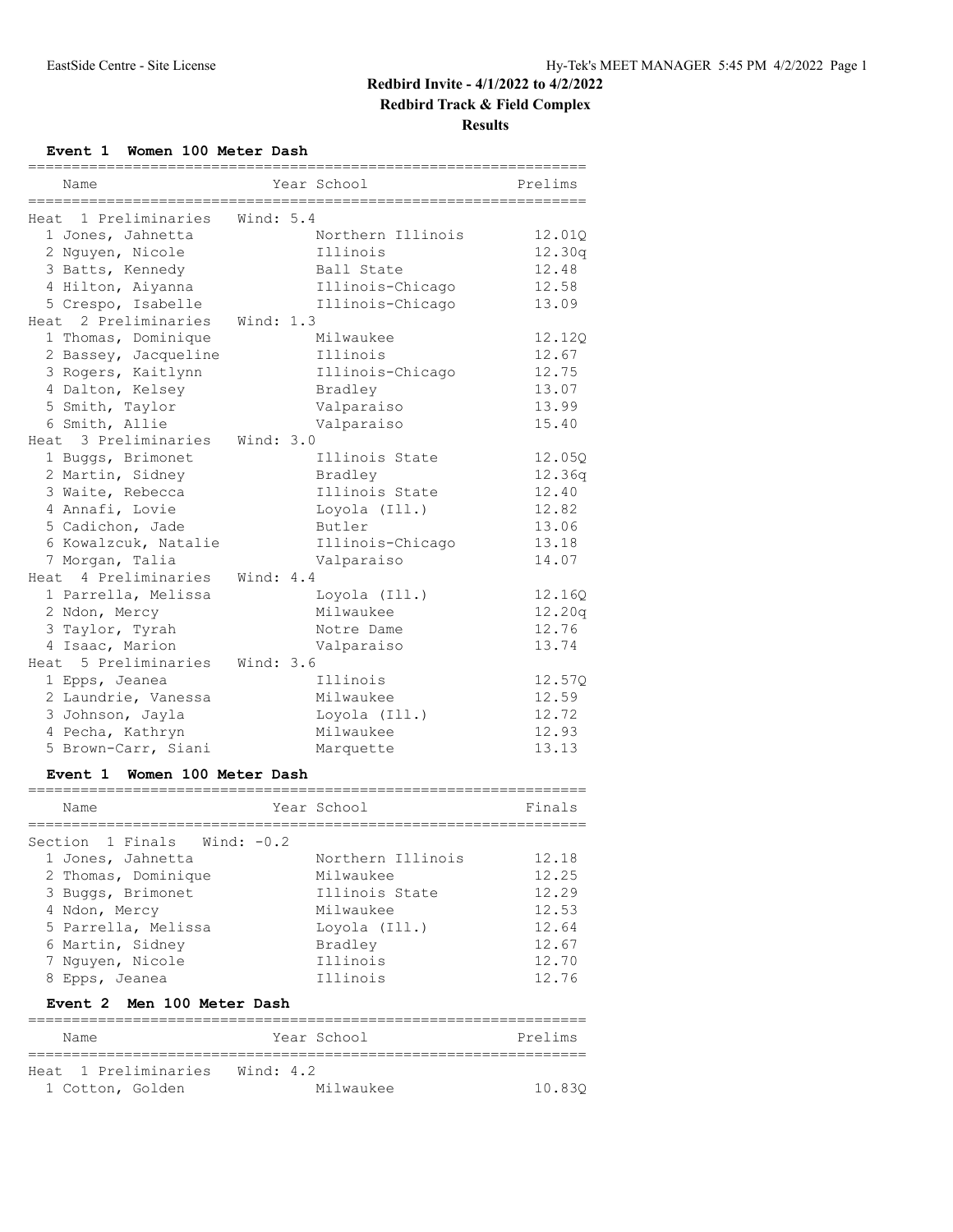**Redbird Track & Field Complex**

#### **Results**

| Event 2 Men 100 Meter Dash     |                  |        |
|--------------------------------|------------------|--------|
| 2 Bradley, Ben                 | Butler           | 11.11  |
| 3 Eubanks, Isaac               | Loyola (Ill.)    | 11.38  |
| 4 Marfo, Terrence              | Loyola (Ill.)    | 11.40  |
| 5 Beckon, Austin               | Illinois-Chicago | 11.43  |
| Heat 2 Preliminaries Wind: 2.8 |                  |        |
| 1 Turner, Devin                | Illinois State   | 10.70Q |
| 2 Ray, Nehemiah                | Valparaiso       | 10.83q |
| 3 Marrs, Michael               | Illinois State   | 10.87q |
| 4 Terry, Jevan                 | Loyola (Ill.)    | 11.04  |
| 5 Michelin, Sacrad             | Illinois-Chicago | 11.26  |
| Heat 3 Preliminaries Wind: 3.4 |                  |        |
| 1 Gorman, Michael              | Milwaukee        | 10.720 |
| 2 Kessler, Anthony             | Milwaukee        | 10.97q |
| 3 Rieker, Eli                  | Bradley          | 11.00  |
| 4 Hudson, Solomon              | Illinois State   | 11.02  |
| 5 Maniog, Juan                 | Illinois-Chicago | 11.19  |
| 6 Holmes, Anthony              | Valparaiso       | 11.58  |
| Heat 4 Preliminaries Wind: 2.9 |                  |        |
| 1 Holmes, Junias               | Illinois State   | 10.80Q |
| 2 Bickel, John                 | Illinois State   | 10.87q |
| 3 Amerson, Micah               | Illinois State   | 11.13  |
| 4 Jackson II, Kerry            | Unattached       | 11.40  |
| 5 Wessel, Nathan               | Valparaiso       | 11.74  |
| 6 Sepulveda, Lukas             | Valparaiso       | 12.05  |

#### **Event 2 Men 100 Meter Dash**

| Name                          | Year School    | Finals |
|-------------------------------|----------------|--------|
|                               |                |        |
| Section 1 Finals Wind: $-0.3$ |                |        |
| 1 Cotton, Golden              | Milwaukee      | 10.87  |
| 2 Turner, Devin               | Illinois State | 10.91  |
| 3 Holmes, Junias              | Illinois State | 10.93  |
| 4 Gorman, Michael             | Milwaukee      | 10.98  |
| 5 Bickel, John                | Illinois State | 11.10  |
| 6 Marrs, Michael              | Illinois State | 11.11  |
| 7 Ray, Nehemiah               | Valparaiso     | 11.12  |
| 8 Kessler, Anthony            | Milwaukee      | 11.19  |

#### **Event 3 Women 100 Meter Hurdles**

| Name                 | Year School       | Prelims |
|----------------------|-------------------|---------|
|                      |                   |         |
| Heat 1 Preliminaries | Wind: 2.1         |         |
| 1 Johnson, Jayla     | Loyola (Ill.)     | 14.440  |
| 2 Fare, Cloey        | Milwaukee         | 14.64q  |
| 3 Coan, Rebecca      | Butler            | 14.96q  |
| 4 Gorski, Aubrie     | Milwaukee         | 16.26   |
| 5 Rogers, Jenelle    | Ball State        | 16.39   |
| Heat 2 Preliminaries | Wind: $1.7$       |         |
| 1 Regular, Scout     | Northern Illinois | 14.210  |
| 2 Rogers, Jennah     | Ball State        | 14.30q  |
| 3 Griffith, Charity  | Ball State        | 14.68q  |
| 4 Pilate, Morgan     | Milwaukee         | 15.69   |
| 5 Jeffery, Dymier    | Northern Illinois | 17.12   |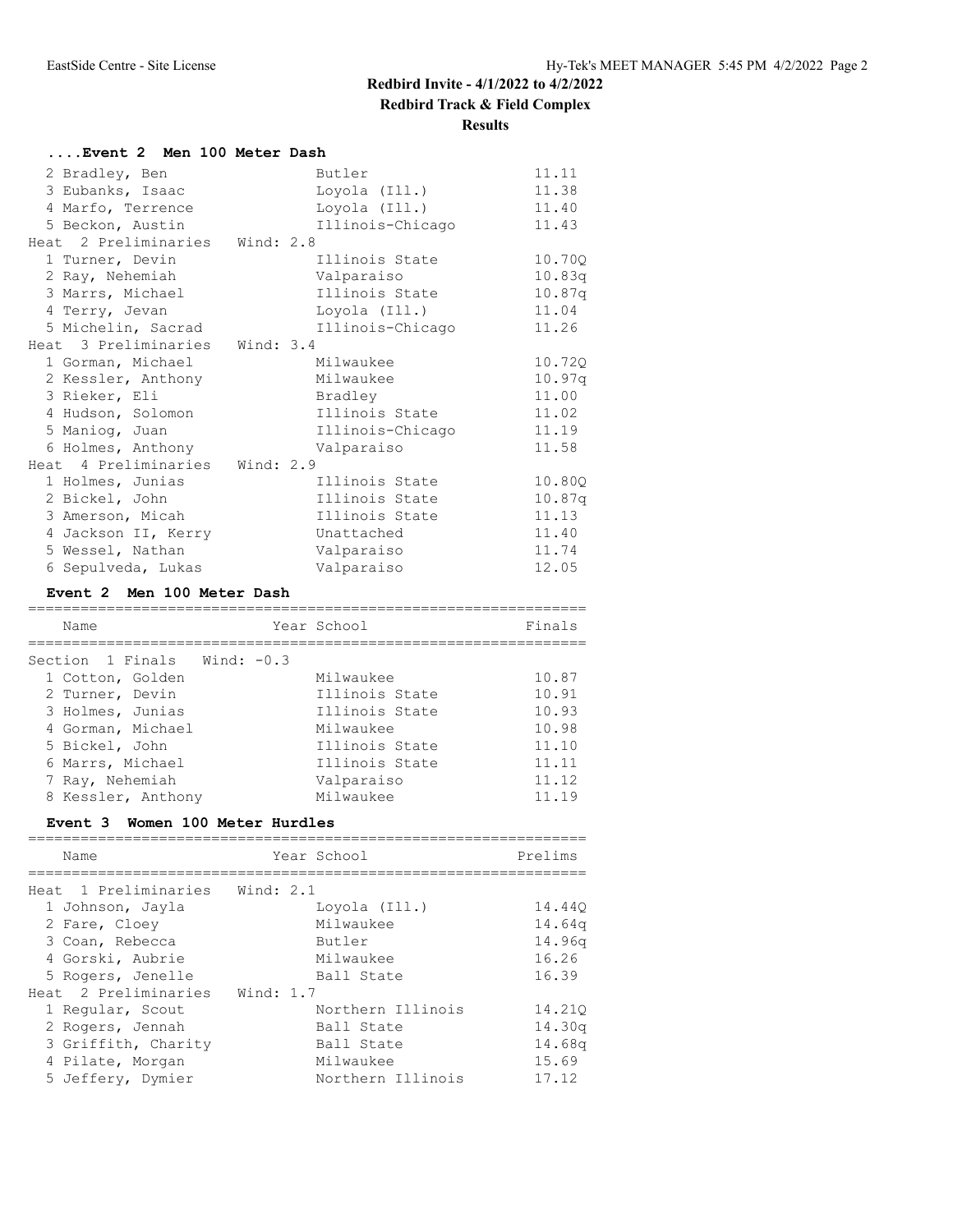**Results**

## **....Event 3 Women 100 Meter Hurdles**

| 6 Dahl, Haley                  |             | Illinois-Chicago  | 17.56  |
|--------------------------------|-------------|-------------------|--------|
| Heat 3 Preliminaries           | Wind: $2.2$ |                   |        |
| 1 Block, Natalie               |             | Milwaukee         | 13.980 |
| 2 Burton, Adrienne             |             | Milwaukee         | 15.11  |
| 3 Koch, Karmen                 |             | Butler            | 15.32  |
| 4 Ramsey, Taylor               |             | Northern Illinois | 16.15  |
| 5 Schuh, Jada                  |             | Milwaukee         | 16.48  |
| 6 Volk, Kortnie                |             | Milwaukee         | 17.48  |
| Heat 4 Preliminaries Wind: 3.2 |             |                   |        |
| 1 Crosby, Brooke               |             | Milwaukee         | 15.020 |
| 2 Koontz, Kyra                 |             | Bradley           | 15.04  |
| 3 Terry, Nyarai                |             | Illinois-Chicago  | 15.20  |
| 4 Jessup, Gracie               |             | Illinois State    | 15.22  |
| 5 Greene, McKenzie             |             | Butler            | 15.84  |

### **Event 3 Women 100 Meter Hurdles**

| Name                        | Year School       | Finals |
|-----------------------------|-------------------|--------|
| Section 1 Finals Wind: -3.0 |                   |        |
| 1 Regular, Scout            | Northern Illinois | 14.40  |
| 2 Johnson, Jayla            | Loyola (Ill.)     | 14.55  |
| 3 Fare, Cloey               | Milwaukee         | 14.99  |
| 4 Rogers, Jennah            | Ball State        | 15.16  |
| 5 Coan, Rebecca             | Butler            | 15.32  |
| 6 Crosby, Brooke            | Milwaukee         | 15.44  |

#### **Event 4 Men 110 Meter Hurdles**

| Name                           | Year School    | Prelims |
|--------------------------------|----------------|---------|
|                                |                |         |
| Heat 1 Preliminaries Wind: 2.1 |                |         |
| 1 Nelson, Dane                 | Milwaukee      | 14.860  |
| 2 Litavecz, Ethan              | Valparaiso     | 16.29q  |
| 3 Bretall, Tony                | Milwaukee      | 16.37q  |
| 4 Misky, Jack                  | Milwaukee      | 19.68q  |
| 5 Niemann, Alexander           | Unattached     | 24.79   |
| -- Phipps, Theo                | Notre Dame     | DNF     |
| Heat 2 Preliminaries Wind: 2.4 |                |         |
| 1 Conger, Sam                  | Milwaukee      | 14.490  |
| 2 Shoaf, C.J.                  | Illinois       | 14.90q  |
| 3 Wilhelm, Max                 | Butler         | 15.70q  |
| 4 Knoblett, Chase              | Illinois State | 16.00q  |

#### **Event 4 Men 110 Meter Hurdles**

| Name                       | Year School    | Finals |
|----------------------------|----------------|--------|
| Section 1 Finals Wind: 0.1 |                |        |
| 1 Conger, Sam              | Milwaukee      | 14.25  |
| 2 Nelson, Dane             | Milwaukee      | 14.50  |
| 3 Shoaf, C.J.              | Illinois       | 15.00  |
| 4 Wilhelm, Max             | Butler         | 15.33  |
| 5 Knoblett, Chase          | Illinois State | 15.95  |
| 6 Litavecz, Ethan          | Valparaiso     | 16.06  |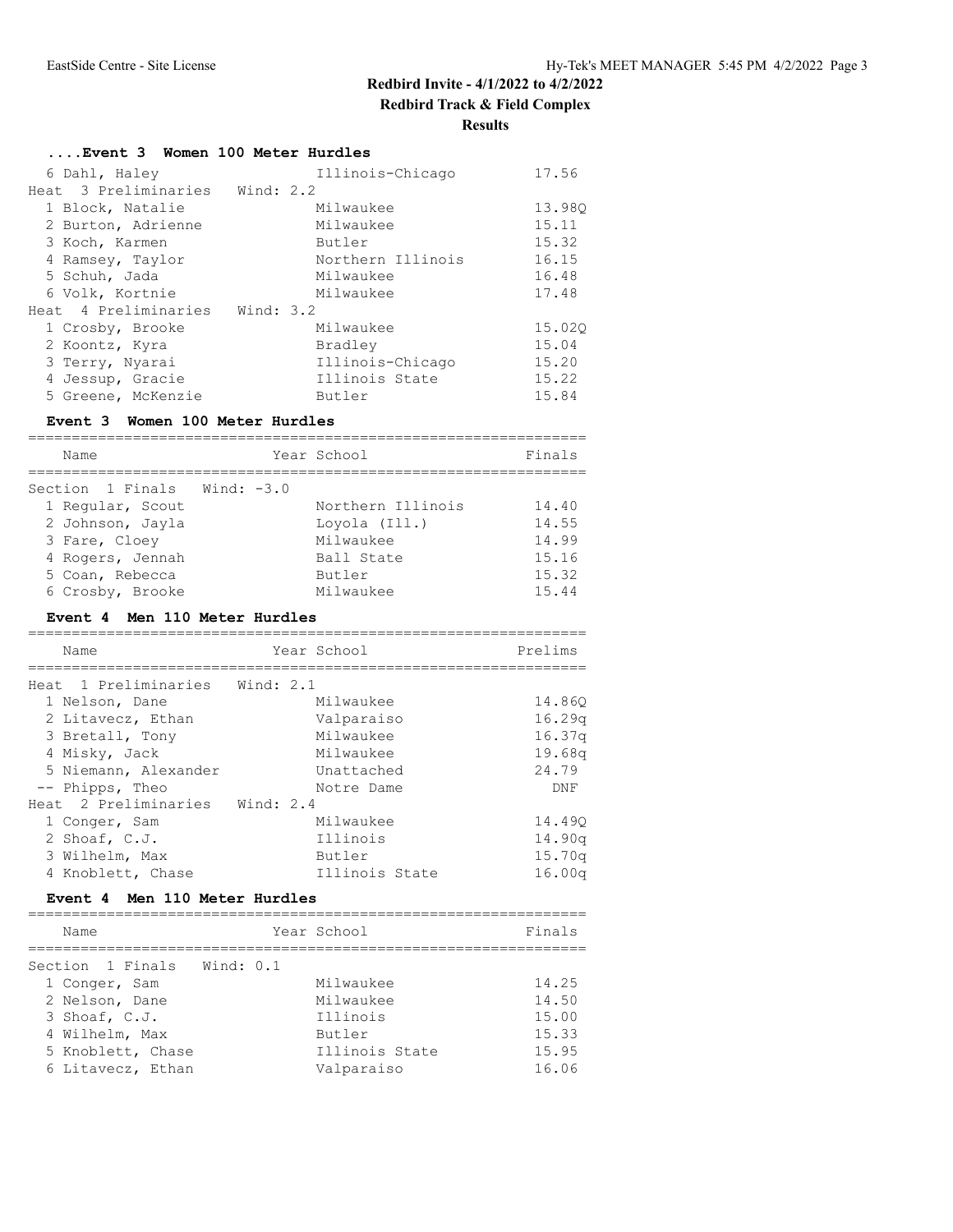**Redbird Track & Field Complex**

**Results**

| 7 Bretall, Tony<br>8 Misky, Jack                                        | Milwaukee<br>Milwaukee                        | 16.67<br>18.37       |
|-------------------------------------------------------------------------|-----------------------------------------------|----------------------|
| Event 5 Women 3000 Meter Steeplechase<br>============================== | ==========================                    |                      |
| Name<br>===========<br>=============================                    | Year School                                   | Finals               |
| Section<br>-1                                                           |                                               |                      |
| 1 Tocco, Eileen                                                         | Milwaukee                                     | 11:28.88             |
| 2 Louis, Grace                                                          | Northern Illinois                             | 11:40.02             |
| 3 Jochims, Sara                                                         | Milwaukee                                     | 12:17.90             |
| 4 Cunningham, Emma                                                      | Ball State                                    | 12:43.28             |
| Event 6 Men 3000 Meter Steeplechase                                     | ;==========================                   |                      |
| Name<br>-------------------                                             | Year School                                   | Finals               |
| 1 Sodemann, Aidan                                                       | Milwaukee                                     | 9:23.17              |
| 2 Kamp, Brandon                                                         | Bradley                                       | 9:47.78              |
| 3 Vreeland, Mickey                                                      | Bradley                                       | 9:59.13              |
| 4 Southern, Brady                                                       | Valparaiso                                    | 10:11.75             |
| 5 Neupert, William                                                      | Valparaiso                                    | 10:58.22             |
| Event 7 Women 4x100 Meter Relay                                         |                                               |                      |
| School<br>=====================                                         |                                               | Finals<br>========== |
| $\mathsf{A}$<br>1 Illinois State                                        |                                               | 46.32                |
| 1) Winters, Samone                                                      | 2) Walker, Arianna                            |                      |
| 3) Hamilton, Atleigh                                                    | 4) Saunders, Madison                          |                      |
| 2 Northern Illinois 'A'                                                 |                                               | 47.29                |
| 1) Smith, Jazmyn                                                        | 2) Watkins, Malia                             |                      |
| 3) Small, Katrina                                                       | 4) Blue, Skylynn                              |                      |
| Event 8 Men 4x100 Meter Relay                                           |                                               |                      |
| School                                                                  |                                               | Finals               |
| 1 Illinois State<br>$^{\prime}$ A $^{\prime}$                           |                                               | 41.32                |
| 1) Bickel, John                                                         | 2) Gage, Brandon                              |                      |
| 3) Holmes, Junias                                                       | Turner, Devin<br>4)                           |                      |
| <b>Event 9</b><br>Women 1500 Meter Run                                  |                                               |                      |
| Name                                                                    | Year School                                   | Finals               |
| 1 Hickey, Rachel                                                        | ---------------------------<br>Illinois State | 4:28.40              |
| 2 Schwartz, Tyler                                                       | Bradley                                       | 4:37.99              |
| 3 Safranski, Megan                                                      | Milwaukee                                     | 4:40.09              |
| 4 Kuhn, Grace                                                           | Loyola (Ill.)                                 | 4:40.58              |
| 5 Narciso, Alice                                                        | Bradley                                       | 4:42.73              |
|                                                                         |                                               |                      |
| 6 Hohe, Katie                                                           | Illinois                                      | 4:42.94              |
| 7 Heagy, Ashley<br>8 Orr, Olivia                                        | Illinois State<br>Loyola (Ill.)               | 4:44.16<br>4:47.33   |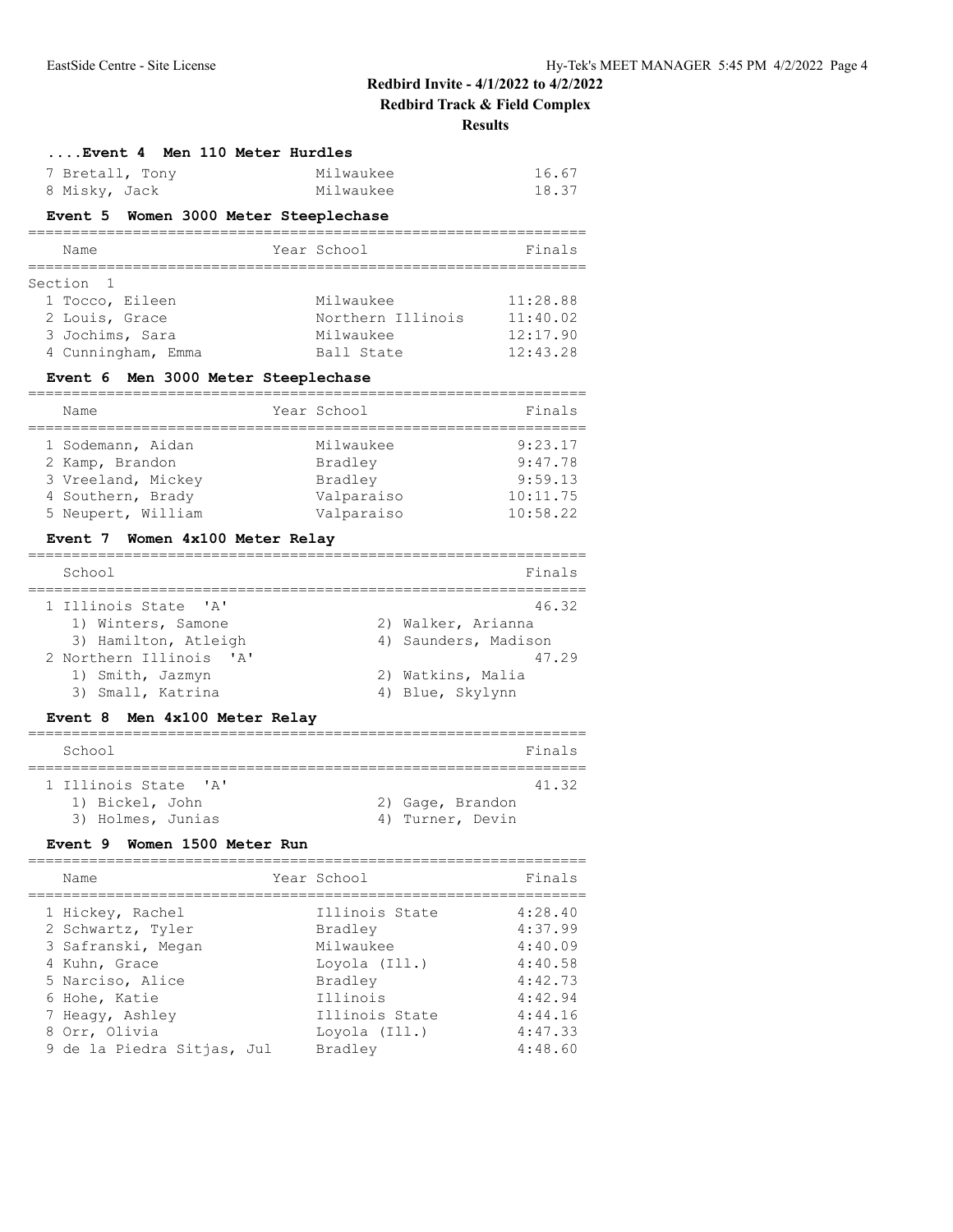**Redbird Track & Field Complex**

**Results**

| Event 9 Women 1500 Meter Run |                   |         |
|------------------------------|-------------------|---------|
| 10 Shanahan, Quinn           | Butler            | 4:50.45 |
| 11 Aurand, Grace             | Valparaiso        | 4:56.08 |
| 12 Hornocker, Margo          | Butler            | 4:56.90 |
| 13 Hobbs, Olivia             | Bradley           | 4:58.82 |
| 14 Finegan, Julia            | Northern Illinois | 5:05.18 |
| Section 2                    |                   |         |
| 1 Marasco, Madison           | Illinois          | 4:40.92 |
| 2 Rusthoven, Elsa            | Butler            | 4:43.74 |
| 3 Lytle, Brooke              | Northern Illinois | 4:44.43 |
| 4 Aho, Elizabeth             | Loyola (Ill.)     | 4:44.53 |
| 5 Harp, Olivia               | Bradley           | 4:46.29 |
| 6 SanFilippo, Vivianna       | Illinois State    | 4:47.10 |
| 7 Fix, Caroline              | Illinois          | 4:49.12 |
| 8 Strauss, Lily              | Bradley           | 4:50.27 |
| 9 Brownrigg, Mackenzie       | Illinois State    | 4:53.23 |
| 10 Persinger, Cailyn         | Illinois-Chicago  | 4:55.42 |
| 11 Helm, Brittany            | Milwaukee         | 4:56.88 |
| 12 Learn, Ashley             | Butler            | 4:58.10 |
| 13 Planck, Emma              | Unattached        | 5:10.06 |
| Section 3                    |                   |         |
| 1 Stogsdill, Juliana         | Ball State        | 4:48.05 |
| 2 Minton, Ashlyn             | Butler            | 4:49.50 |
| 3 Atkins, Sara               | Northern Illinois | 4:49.94 |
| 4 Kinas, Cailin              | Milwaukee         | 4:54.27 |
| 5 Norris, Alyssa             | Illinois          | 4:54.65 |
| 6 Lausev, Brianna            | Illinois          | 4:54.96 |
| 7 Schifferer, Jenna          | Ball State        | 4:55.65 |
| 8 Mahnensmith, Sarah         | Ball State        | 5:00.26 |
| 9 Maurer, Grace              | Loyola (Ill.)     | 5:01.23 |
| 10 Vorpagel, Emma            | Northern Illinois | 5:02.78 |
| 11 Grasse, Aiden             | Loyola (Ill.)     | 5:02.85 |
| 12 Grimm, Audrey             | Marquette         | 5:04.17 |
| 13 Biddle, Meagan            | Northern Illinois | 5:14.48 |
| 14 Duax, Olivia              | Illinois State    | 5:26.03 |
| Section 4                    |                   |         |
| 1 Campbell-Watt, Rosie       | Illinois-Chicago  | 4:58.20 |
| 2 Van Eck, Vivian            | Ball State        | 5:00.88 |
| 3 Boyle, Jenna               | Illinois-Chicago  | 5:01.48 |
| 4 Aul, Maddie                | Ball State        | 5:06.67 |
| 5 Kisting, Erika             | Milwaukee         | 5:07.87 |
| 6 Keppler, Lexi              | Marquette         | 5:10.75 |
| 7 Ratliff, Safiya            | Illinois-Chicago  | 5:14.94 |
| 8 Craigin, Emilee            | Valparaiso        | 5:20.84 |
| 9 Fullmer, Ella              | Ball State        | 5:37.43 |
| 10 Durak, Danielle           | Valparaiso        | 5:45.09 |
|                              |                   |         |

#### **Event 10 Men 1500 Meter Run**

| Name               | Year School    | Finals  |
|--------------------|----------------|---------|
|                    |                |         |
| Section 1          |                |         |
| 1 Englert, Andrew  | Illinois State | 3:54.85 |
| 2 Lennon, Eddie    | Illinois       | 3:55.25 |
| 3 Rebello, Michael | Bradley        | 3:56.20 |
| 4 Maida, Anthony   | Illinois       | 3:57.98 |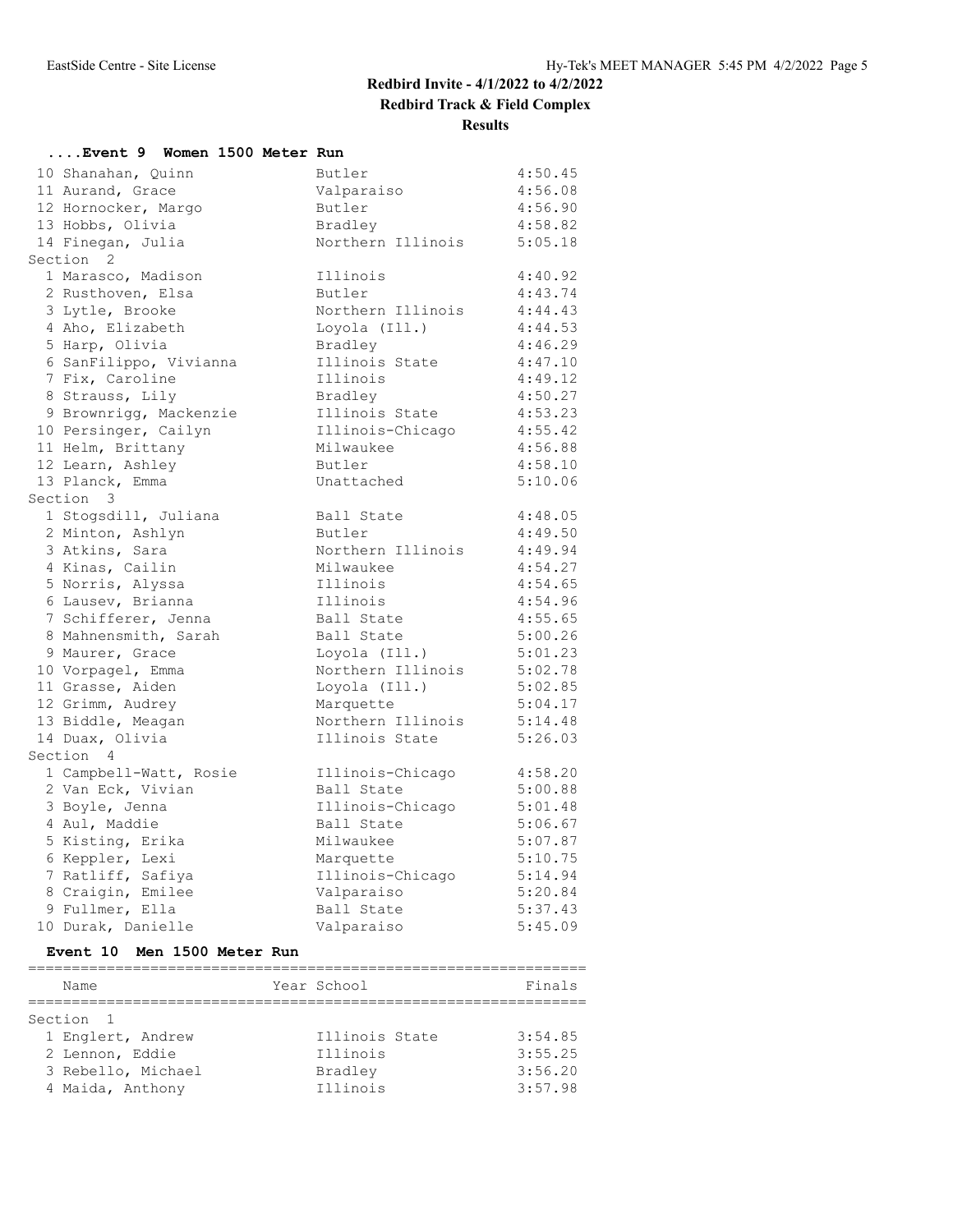**Results**

| Event 10 Men 1500 Meter Run |                  |         |
|-----------------------------|------------------|---------|
| 5 Siuda, Edwin              | Illinois         | 3:58.46 |
| 6 O'Connell, Sean           | Loyola (Ill.)    | 3:59.35 |
| 7 Wallace, Kenny            | Loyola (Ill.)    | 3:59.64 |
| 8 Westcott, Ivan            | Bradley          | 3:59.98 |
| 9 Veloz Bonilla, Ignacio    | Valparaiso       | 4:00.15 |
| 10 Ward, Eli                | Unattached       | 4:07.85 |
| Section 2                   |                  |         |
| 1 Costa, Noah               | Bradley          | 3:59.12 |
| 2 Arkesteyn, Cameron        | Loyola (Ill.)    | 4:00.35 |
| 3 Capistrant, Lucas         | Illinois State   | 4:00.90 |
| 4 Taylor, Andrew            | Butler           | 4:01.50 |
| 5 Maton, Dathan             | Illinois-Chicago | 4:01.82 |
| 6 Schorr, Carter            | Butler           | 4:02.23 |
| 7 Robertson, Sean           | Butler           | 4:03.21 |
| 8 Pipilas, Stephen          | Loyola (Ill.)    | 4:03.25 |
| 9 Fitzgerald, Jack          | Milwaukee        | 4:03.69 |
| 10 Blanco, Matt             | Illinois State   | 4:04.57 |
| 11 Melone, Bennett          | Illinois         | 4:04.61 |
| 12 Lauerman, Max            | Butler           | 4:05.74 |
| 13 Kendrick, Andrew         | Butler           | 4:07.16 |
| 14 Sweeney, James           | Butler           | 4:09.18 |
| 15 Krepline, Hunter         | Milwaukee        | 4:12.80 |
| 16 Naughton, Conor          | Butler           | 4:19.61 |
| Section 3                   |                  |         |
| 1 Giblin, Will              | Illinois         | 3:57.16 |
| 2 Wetzel, Charlie           | Illinois State   | 4:01.72 |
| 3 Polak, Tyler              | Illinois State   | 4:02.91 |
| 4 Ibarra, Guillermo         | Loyola (Ill.)    | 4:04.18 |
| 5 Kistner, Charlie          | Illinois State   | 4:04.41 |
| 6 Klouda, Tyler             | Illinois State   | 4:04.65 |
| 7 Hahndorf, Michael         | Bradley          | 4:05.39 |
| 8 Wood, Jordan              | Illinois State   | 4:06.80 |
| 9 Ehm, Simeon               | Valparaiso       | 4:07.94 |
| 10 Franklin, Jack           | Bradley          | 4:08.03 |
| 11 Caesar, Maxum            | Illinois-Chicago | 4:08.67 |
| 12 Lemke, Mark              | Illinois-Chicago | 4:11.29 |
| 13 Malone, Luke             | Illinois-Chicago | 4:12.99 |
| 14 Izewski, Nathan          | Valparaiso       | 4:14.99 |
| 15 Sibley, Ja'xon           | Valparaiso       | 4:26.76 |
| 16 Dreyer, Rylan            | Valparaiso       | 4:29.71 |
| 17 Bird, Ryan               | Valparaiso       | 4:45.87 |

### **Event 11 Women 400 Meter Dash**

| Name              | Year School       | Finals  |
|-------------------|-------------------|---------|
| Section 1         |                   |         |
| 1 Rowe, Roshell   | Northern Illinois | 57.63   |
| 2 Potter, Emma    | Ball State        | 57.94   |
| 3 Oriani, Jenna   | Ball State        | 57.96   |
| 4 Braden, Daylee  | Marquette         | 58.08   |
| 5 McMillan, Reina | Bradley           | 58.92   |
| 6 Abraham, Mia    | Illinois          | 59.12   |
| 7 Cokaric, Petra  | Loyola (Ill.)     | 59.80   |
| 8 Bryant, Sierra  | Bradley           | 1:03.23 |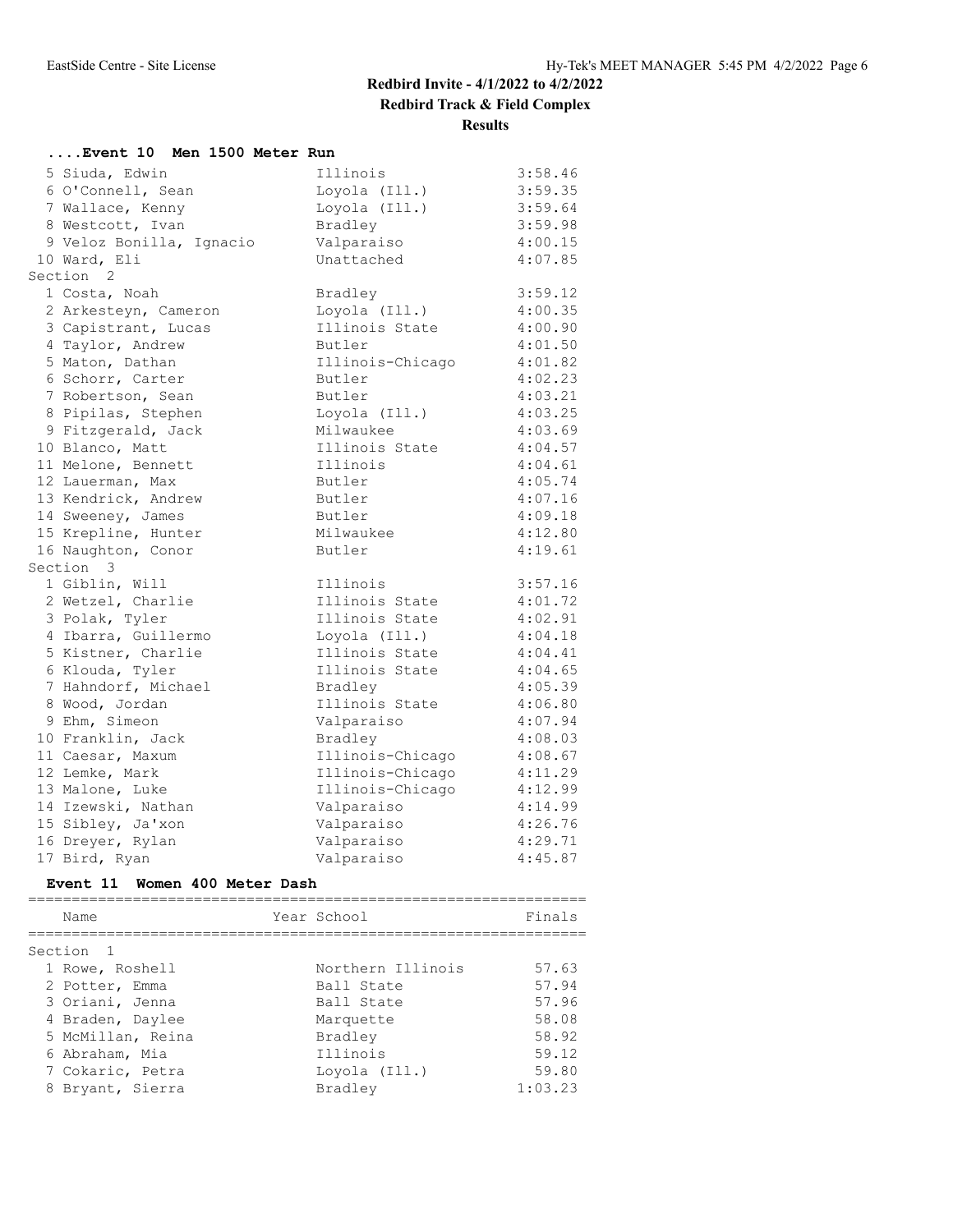#### **....Event 11 Women 400 Meter Dash**

| Section 2     |                         |           |         |
|---------------|-------------------------|-----------|---------|
| 1 Haugh, Erin |                         | Butler    | 1:00.88 |
|               | 2 Hoppe, Courtney       | Milwaukee | 1:01.71 |
|               | 3 Kelly, Reagan         | Butler    | 1:02.17 |
|               | 4 Erotocritou, Andriana | Bradley   | 1:05.00 |
|               | 5 Wedeward, Caroline    | Marquette | 1:05.87 |

#### **Event 12 Men 400 Meter Dash**

| Name                 |                                 | Year School                  | Finals |
|----------------------|---------------------------------|------------------------------|--------|
| Section 1            | ;============================== | ---------------------------- |        |
|                      | 1 Pitkin, Tom                   | Butler                       | 49.04  |
|                      | 2 Stanley, Zac                  | Butler                       | 49.05  |
|                      | 3 Beros, Michael                | Butler                       | 49.54  |
|                      | 4 Cossio, Luis                  | Notre Dame                   | 49.66  |
|                      | 5 Anderson, Kegan               | Illinois                     | 49.74  |
|                      | 6 Ranum, Jordan                 | Wisconsin Tr                 | 50.44  |
|                      | 7 Murray, Zachariah             | Marquette                    | 51.37  |
|                      | 8 Henry, Caleb                  | Milwaukee                    | 54.20  |
| Section <sub>2</sub> |                                 |                              |        |
|                      | 1 Maguire, Cole                 | Illinois State               | 49.99  |
|                      | 2 Dejesus, Melcon               | Illinois State               | 50.06  |
|                      | 3 Oleksak, John                 | Notre Dame                   | 50.16  |
|                      | 4 Cornelius, Matthew            | Notre Dame                   | 50.85  |
|                      | 5 Watkins, Edward               | Illinois State               | 50.89  |
|                      | 6 Phillips, Luke                | Notre Dame                   | 51.09  |
|                      | 7 Rapisarda, Luke               | Milwaukee                    | 51.52  |
|                      | 8 Garbutt, Jeff                 | Marquette                    | 55.45  |
| Section 3            |                                 |                              |        |
|                      | 1 Ward, Cade                    | Unattached                   | 52.95  |
|                      | 2 Thomas, K.T.                  | Marquette                    | 55.15  |

#### **Event 13 Women 800 Meter Run**

| Name                   | Year School       | Finals  |
|------------------------|-------------------|---------|
|                        |                   |         |
| Section <sub>1</sub>   |                   |         |
| 1 Nielsen, Wilma       | Unat-Bradley      | 2:11.23 |
| 2 LoStracco, Tiana     | Bradley           | 2:14.57 |
| 3 Harrod, Audrey       | Illinois State    | 2:16.71 |
| 4 Exline, Maddi        | Illinois State    | 2:17.37 |
| 5 Noone, Emily         | Marquette         | 2:18.90 |
| 6 Lytle, Brooke        | Northern Illinois | 2:21.90 |
| 7 Murrin, Anneka       | Loyola (Ill.)     | 2:22.86 |
| 8 SanFilippo, Vivianna | Illinois State    | 2:24.40 |
| -- Nielsen, Julia      | Bradley           | DNF     |
| Section <sub>2</sub>   |                   |         |
| 1 Grandjean, Lucie     | Illinois State    | 2:16.94 |
| 2 Affolter, Lexi       | Butler            | 2:20.80 |
| 3 Anderson, Aubrey     | Milwaukee         | 2:22.85 |
| 4 Hansen, Riley        | Milwaukee         | 2:24.10 |
| 5 Hines, Camille       | Butler            | 2:24.42 |
| 6 Shreeves, Breena     | Illinois          | 2:26.12 |
| 7 Andrews, Kelly       | Loyola (Ill.)     | 2:27.35 |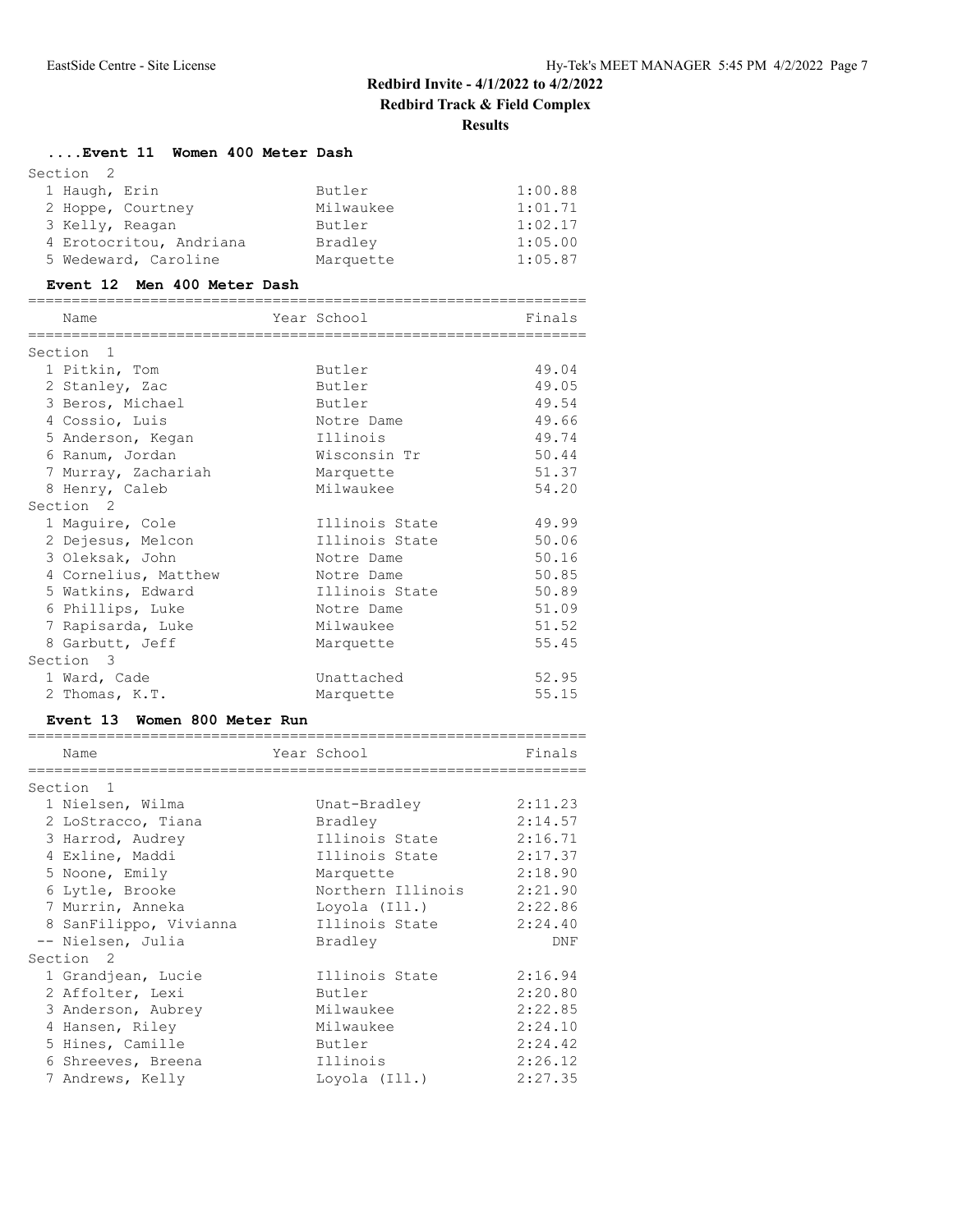**Results**

| Event 13 Women 800 Meter Run |                   |         |
|------------------------------|-------------------|---------|
| 8 Hendrickson, Fran          | Loyola (Ill.)     | 2:28.71 |
| 9 Skoufos, Lia               | Illinois-Chicago  | 2:29.63 |
| 10 Heagy, Ashley             | Illinois State    | 2:32.05 |
| Section 3                    |                   |         |
| 1 Fostveit, Abby             | Butler            | 2:25.39 |
| 2 Franseen, Madison          | Milwaukee         | 2:27.81 |
| 3 Donahue, Maranda           | Valparaiso        | 2:27.98 |
| 4 LaFontain, Kayla           | Northern Illinois | 2:28.26 |
| 5 Atkins, Sara               | Northern Illinois | 2:30.59 |
| 6 Craycraft, Ashley          | Ball State        | 2:30.69 |
| 7 Schifferer, Jenna          | Ball State        | 2:31.65 |
| 8 Splaine, Brianna           | Valparaiso        | 2:32.93 |
| 9 Boisvert, Klairissa        | Milwaukee         | 2:35.10 |
| 10 Mauzer, Stephanie         | Marquette         | 2:35.89 |
| 11 Carro, Kailee             | Valparaiso        | 2:58.91 |

#### **Event 14 Men 800 Meter Run**

| Name                     | Year School      | Finals  |
|--------------------------|------------------|---------|
| Section 1                |                  |         |
| 1 Smit, Gabe             | Loyola (Ill.)    | 1:57.37 |
| 2 Smith, Will            | Bradley          | 1:57.80 |
| 3 Albrecht, Zach         | Bradley          | 1:58.27 |
| 4 Slaughter, Jack        | Loyola (Ill.)    | 1:58.64 |
| 5 Simon, Joey            | Bradley          | 1:59.03 |
| 6 Jones, Mason           | Bradley          | 1:59.26 |
| 7 Ferron, Cade           | Marquette        | 2:00.23 |
| 8 Porter, Harrison       | Illinois State   | 2:00.27 |
| 9 Veloz Bonilla, Ignacio | Valparaiso       | 2:04.53 |
| Section <sub>2</sub>     |                  |         |
| 1 Donohue, Aidan         | Bradley          | 2:00.59 |
| 2 Klinkner, Alex         | Bradley          | 2:02.47 |
| 3 Dupas, Ethan           | Loyola (Ill.)    | 2:03.53 |
| 4 Lim, Nathan            | Illinois-Chicago | 2:03.84 |
| 5 Griepentrog, Nate      | Milwaukee        | 2:03.85 |
| 6 Hirsch, Nathan         | Marquette        | 2:05.48 |
| 7 Curran, Sean           | Valparaiso       | 2:05.66 |
| 8 Van Hollen, Greq       | Marquette        | 2:06.56 |
| 9 Rivers, Nehemiah       | Illinois-Chicago | 2:06.91 |
| 10 Ford, DeVontae        | Illinois         | 2:07.86 |
| Section 3                |                  |         |
| 1 Robie, Nick            | Butler           | 2:03.37 |
| 2 Hassler, Owen          | Illinois-Chicago | 2:05.47 |
| 3 Murphy, Connor         | Illinois State   | 2:05.52 |
| 4 Schreiber, Braden      | Marquette        | 2:06.72 |
| 5 Sibley, Ja'xon         | Valparaiso       | 2:07.96 |
| 6 Watros, Alex           | Marquette        | 2:12.16 |
| 7 Jensen, Grant          | Illinois         | 2:17.49 |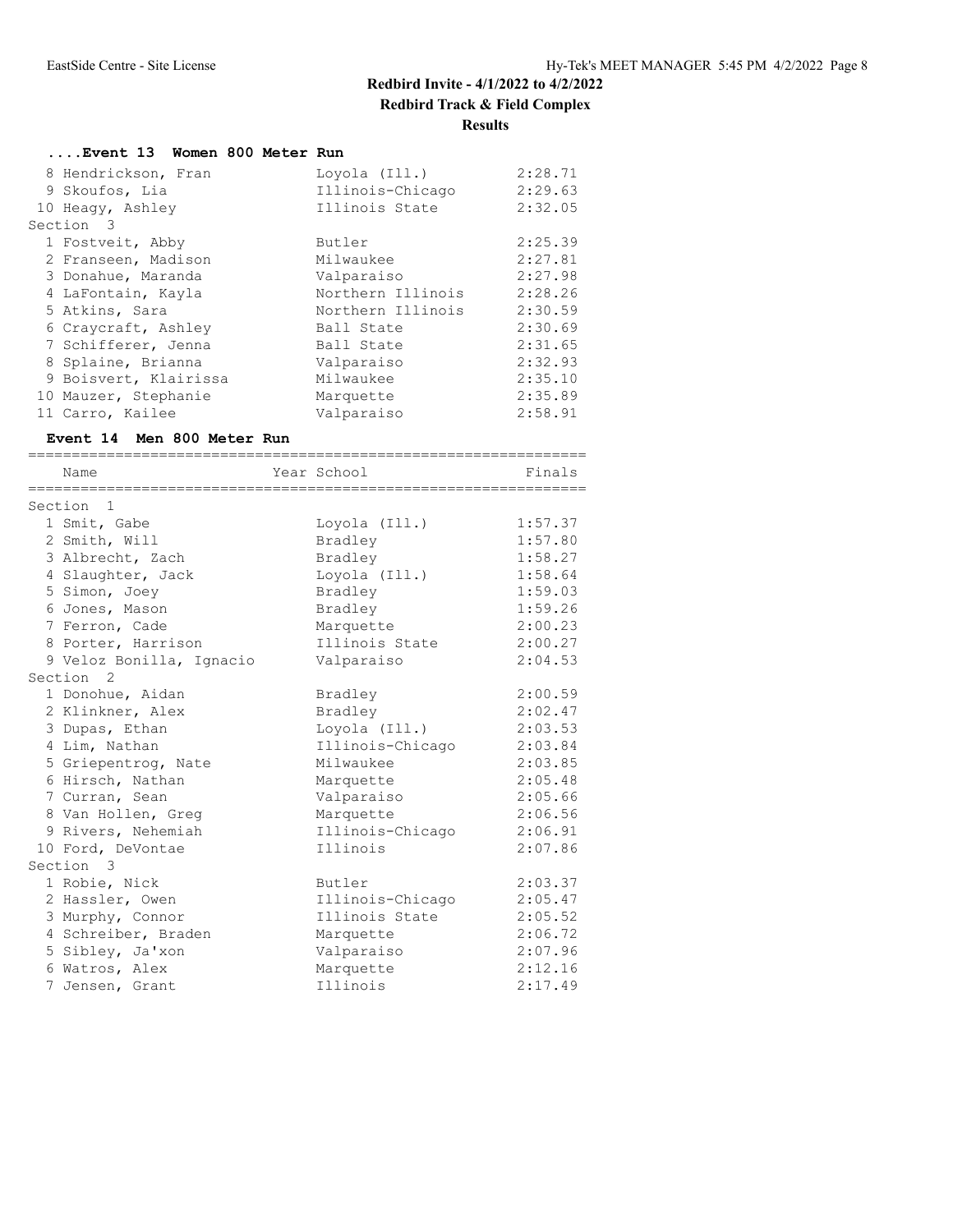## **Redbird Track & Field Complex**

**Results**

#### **Event 15 Women 400 Meter Hurdles**

| Finals                        |
|-------------------------------|
|                               |
|                               |
| 1:01.25                       |
| 1:05.36                       |
| 1:07.04                       |
| 1:07.05                       |
| 1:08.44                       |
| 1:09.49                       |
| 1:10.76                       |
|                               |
| 1:05.97<br>1:08.53<br>1:13.15 |
|                               |

#### **Event 16 Men 400 Meter Hurdles**

| Name                   | Year School    | Finals  |
|------------------------|----------------|---------|
|                        |                |         |
| Section 1              |                |         |
| 1 Jackson, Jaden       | Illinois       | 54.61   |
| 2 Nelson, Dane         | Milwaukee      | 54.81   |
| 3 Van Vooren, Mitchell | Marquette      | 56.00   |
| 4 Harris, Tim          | Lovola (Ill.)  | 57.19   |
| 5 Marano, Ben          | Milwaukee      | 57.26   |
| 6 Conger, Sam          | Milwaukee      | 57.97   |
| 7 Barr, Mason          | Illinois       | 1:01.44 |
| 8 Niemann, Alexander   | Unattached     | 1:17.00 |
| Section<br>- 2         |                |         |
| 1 George, Caden        | Marquette      | 1:01.26 |
| 2 Chatman, Isiah       | Illinois State | 1:09.72 |

#### **Event 17 Women 200 Meter Dash**

| Name                     | Year School       | Finals |
|--------------------------|-------------------|--------|
| Section $1$ Wind: $-3.4$ |                   |        |
| 1 Watkins, Malia         | Northern Illinois | 24.91  |
| 2 Harris, Santoria       | Illinois State    | 25.17  |
| 3 Blue, Skylynn          | Northern Illinois | 25.43  |
| 4 Greci, Jaclyn          | Illinois State    | 25.73  |
| 5 Oriani, Jenna          | Ball State        | 25.77  |
| 6 Buggs, Brimonet        | Illinois State    | 25.92  |
| 7 Waite, Rebecca         | Illinois State    | 26.60  |
| Section $2$ Wind: $-2.8$ |                   |        |
| 1 Rogers, Jennah         | Ball State        | 25.92  |
| 2 Lewis, Kaitlyn         | Northern Illinois | 26.18  |
| 3 Martin, Sidney         | Bradley           | 26.50  |
| 4 Moran, Bailey          | Illinois-Chicago  | 26.70  |
| Section 3 Wind: -1.8     |                   |        |
| 1 Braden, Daylee         | Marquette         | 26.12  |
| 2 Wallace, Megan         | Marquette         | 26.45  |
| 3 Potter, Emma           | Ball State        | 26.52  |
| 4 Cokaric, Petra         | Loyola (Ill.)     | 26.62  |
| 5 Klatkiewicz, Brooke    | Illinois-Chicago  | 27.72  |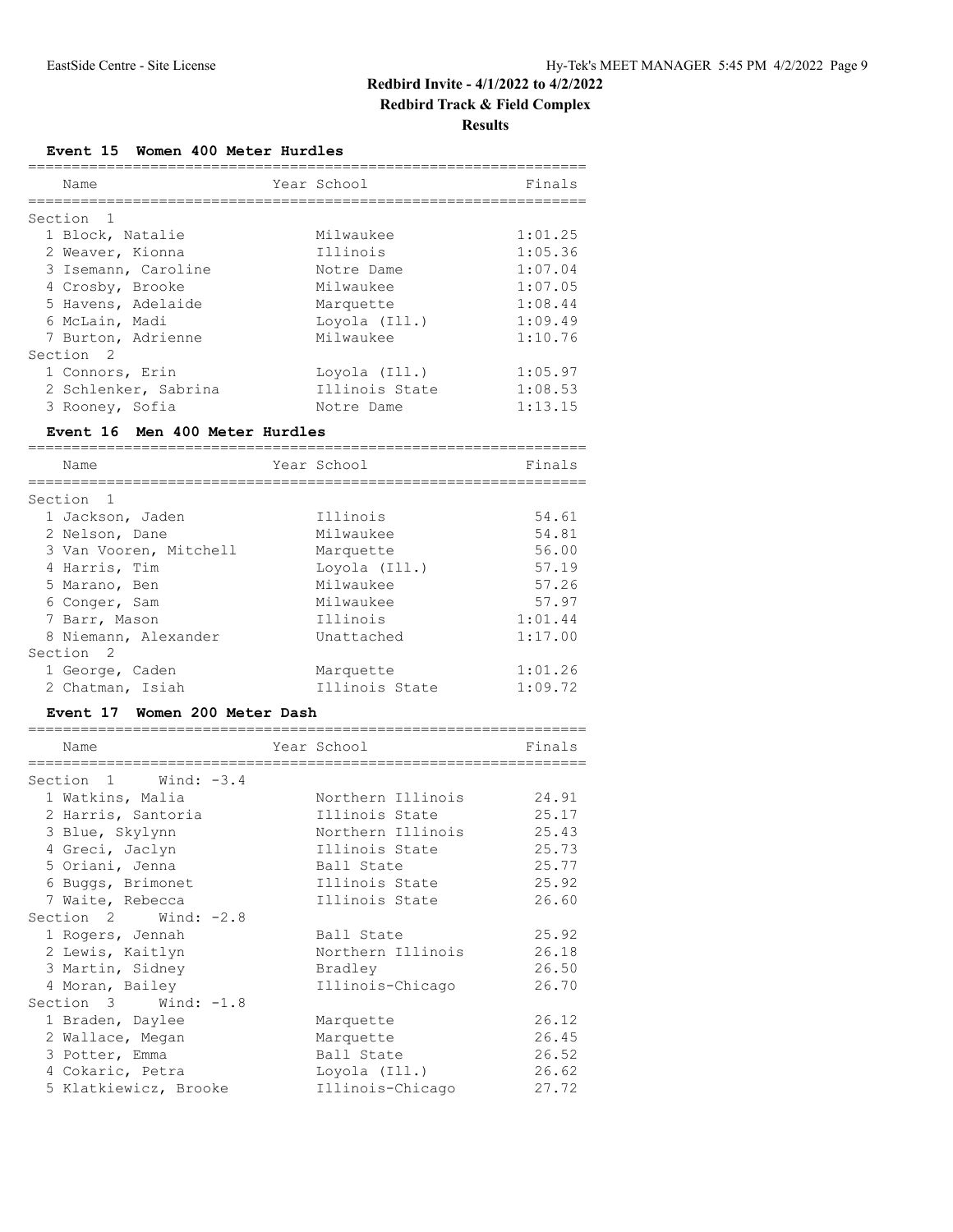**Results**

| Event 17 Women 200 Meter Dash |                   |       |
|-------------------------------|-------------------|-------|
| 6 Puseljic, Mila              | Marquette         | 27.76 |
| 7 Kowalzcuk, Natalie          | Illinois-Chicago  | 27.81 |
| Section $4$ Wind: $-2.1$      |                   |       |
| 1 Dalton, Kelsey              | Bradley           | 27.28 |
| 2 Dahl, Haley                 | Illinois-Chicago  | 27.70 |
| 3 Pecha, Kathryn              | Milwaukee         | 27.98 |
| Section $5$ Wind: $-2.4$      |                   |       |
| 1 Koontz, Kyra                | Bradley           | 27.85 |
| 2 Smith, Taylor               | Valparaiso        | 30.31 |
| 3 Isaac, Marion               | Valparaiso        | 30.32 |
| 4 Morgan, Talia               | Valparaiso        | 30.46 |
| 5 Smith, Allie                | Valparaiso        | 34.21 |
| Section 6 Wind: -5.5          |                   |       |
| 1 Jeffery, Dymier             | Northern Illinois | 27.80 |
| 2 Crespo, Isabelle            | Illinois-Chicago  | 28.23 |

#### **Event 18 Men 200 Meter Dash**

| Name                     | Year School      | Finals |
|--------------------------|------------------|--------|
|                          |                  |        |
| Section $1$ Wind: $-2.3$ |                  |        |
| 1 Brownridge, Cecil      | Illinois State   | 22.16  |
| 2 Langellier, Kyle       | Illinois State   | 22.80  |
| 3 Terry, Jevan           | Loyola (Ill.)    | 23.15  |
| Section $2$ Wind: $-1.7$ |                  |        |
| 1 Ray, Nehemiah          | Valparaiso       | 22.38  |
| 2 Amerson, Micah         | Illinois State   | 22.62  |
| 3 Ranum, Jordan          | Wisconsin Tr     | 22.75  |
| 4 Ratliff, Brandon       | Illinois State   | 22.84  |
| 5 Larson, Kai            | Illinois State   | 23.18  |
| 6 Jackson II, Kerry      | Unattached       | 23.86  |
| Section 3 Wind: -3.8     |                  |        |
| 1 Casas, Jesse           | Illinois-Chicago | 22.95  |
| 2 Rieker, Eli            | Bradley          | 23.93  |
| 3 Russell, Xion          | Illinois-Chicago | 24.04  |
| 4 Murray, Zachariah      | Marquette        | 24.24  |
| 5 Sluga, Erik            | Loyola (Ill.)    | 24.42  |
| 6 Beckon, Austin         | Illinois-Chicago | 24.47  |
| Section $4$ Wind: $-3.4$ |                  |        |
| 1 Thomas, K.T.           | Marquette        | 23.64  |
| 2 Eubanks, Isaac         | Loyola (Ill.)    | 23.72  |
| 3 Stout, Will            | Illinois-Chicago | 24.01  |
| 4 Wessel, Nathan         | Valparaiso       | 24.12  |
| 5 Marfo, Terrence        | Loyola (Ill.)    | 24.30  |
| 6 Doty, Adam             | Illinois-Chicago | 25.88  |

### **Event 19 Women 5000 Meter Run**

| Name              | Year School       | Finals   |
|-------------------|-------------------|----------|
|                   |                   |          |
| Section 1         |                   |          |
| 1 Mitchell, Ailey | Illinois State    | 17:53.05 |
| 2 Miller, Kaitlin | Northern Illinois | 18:08.76 |
| 3 Ricci, Hannah   | Northern Illinois | 18:34.08 |
| 4 Ummel, Kendy    | Illinois State    | 18:35.96 |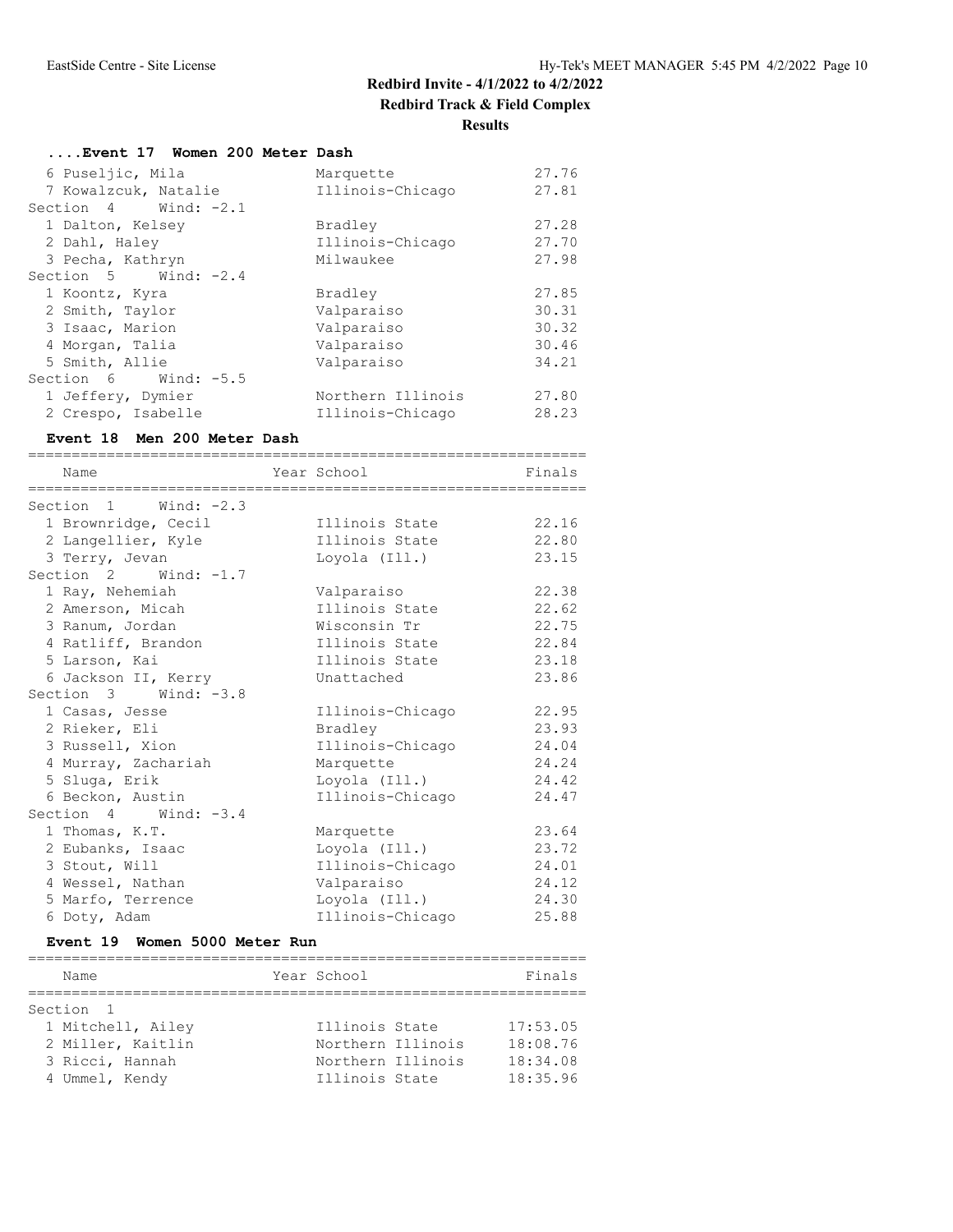## **....Event 19 Women 5000 Meter Run**

| 5 Skeate, Kaitlin  | Illinois State    | 18:45.89 |
|--------------------|-------------------|----------|
| 6 Gruber, Jenna    | Illinois State    | 18:52.47 |
| 7 Planck, Emma     | Unattached        | 19:13.62 |
| 8 Jackson, Joy     | Northern Illinois | 19:18.00 |
| 9 Sparreo, Natalie | Illinois State    | 19:19.94 |
| 10 Arseneau, Paige | Illinois State    | 19:25.98 |
| 11 Leady, Kaitlynn | Valparaiso        | 19:34.56 |
| 12 Gomez, Lylia    | Unattached        | 20:19.11 |
| 13 Konen, Gianna   | Marquette         | 20:50.14 |
|                    |                   |          |

## **Event 21 Women 4x400 Meter Relay**

| School                                             | Finals                 |
|----------------------------------------------------|------------------------|
| 1 Illinois State 'A'                               | 3:58.14                |
| 1) Walker, Arianna                                 | 2) Greci, Jaclyn       |
| 3) Harris, Santoria                                | 4) Buggs, Brimonet     |
| 2 Illinois-Chicago 'A'                             | 4:11.58                |
| 1) Hilton, Aiyanna                                 | 2) Klatkiewicz, Brooke |
| 3) Moran, Bailey                                   | 4) Dahl, Haley         |
| 3 Loyola (Ill.) 'A'                                | 4:20.32                |
| 1) Cokaric, Petra                                  | 2) Connors, Erin       |
| 3) McLain, Madi                                    | 4) Golden, Marygrace   |
| 4 Ball State 'A'                                   | 4:21.30                |
| 1) Rogers, Jennah                                  | 2) Craycraft, Ashley   |
| 3) Van Eck, Vivian                                 | 4) Stogsdill, Juliana  |
| 5 Northern Illinois 'A'                            | 4:22.08                |
| 1) Finegan, Julia                                  | 2) Biddle, Meagan      |
| 3) Vorpagel, Emma                                  | 4) LaFontain, Kayla    |
| 6 Milwaukee 'C'                                    | 4:32.91                |
| 1) Kinas, Cailin                                   | 2) Kisting, Erika      |
| 3) Franseen, Madison                               | 4) Jochims, Sara       |
| -- Northern Illinois<br>$^{\prime}$ B <sup>1</sup> | DNF                    |
| 1) Rowe, Roshell                                   | 2) Lewis, Kaitlyn      |
| 3) Reqular, Scout                                  | 4) Blue, Skylynn       |

## **Event 22 Men 4x400 Meter Relay**

| School                  | Finals             |
|-------------------------|--------------------|
| 1 Illinois State 'B'    | 3:17.74            |
| 1) Langellier, Kyle     | 2) Larson, Kai     |
| 3) Maquire, Cole        | 4) Marrs, Michael  |
| 2 Illinois State 'A'    | 3:21.49            |
| 1) Brownridge, Cecil    | 2) Dejesus, Melcon |
| 3) Gage, Brandon        | 4) Holmes, Junias  |
| 3 Illinois-Chicago 'A'  | 3:35.57            |
| 1) Michelin, Sacrad     | 2) Russell, Xion   |
| 3) Stout, Will          | 4) Casas, Jesse    |
| -- Illinois-Chicago 'B' | DNF                |
| 1) Rivers, Nehemiah     | 2) Lim, Nathan     |
| 3) Maton, Dathan        | 4) Hassler, Owen   |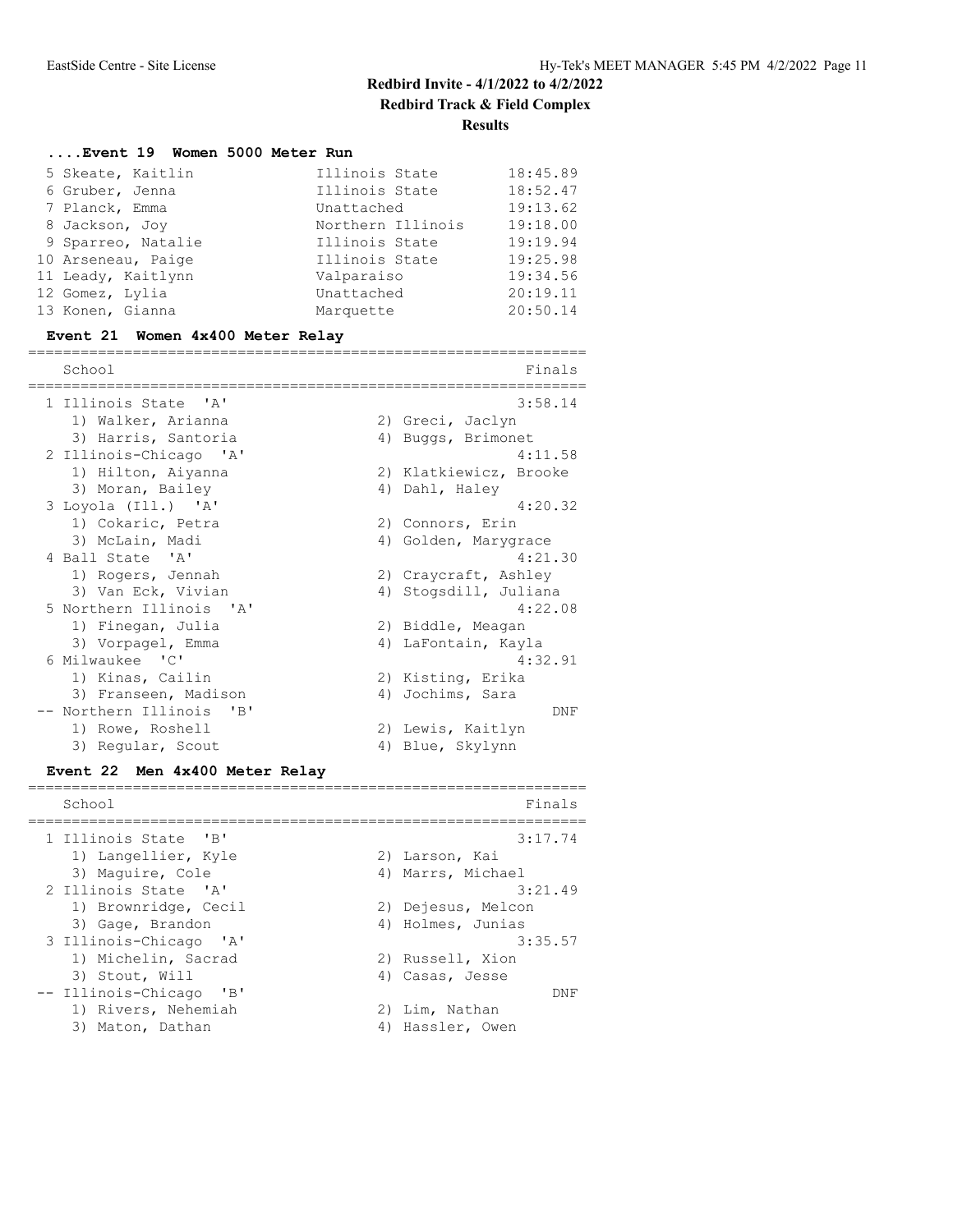## **Redbird Track & Field Complex**

**Results**

**Event 23 Women Hammer Throw**

| -----------------------                                                  |                                       |        |
|--------------------------------------------------------------------------|---------------------------------------|--------|
| Name                                                                     | Year School                           | Finals |
| Flight 1                                                                 |                                       |        |
| 1 Jones, Maddy<br>43.19m  44.43m  45.35m  42.52m  40.59m  42.88m         | Notre Dame                            | 45.35m |
| 2 Ketelhohn, Mia                                                         | Marquette                             | 41.92m |
| 41.92m 37.95m FOUL<br>3 Butler, Batya                                    | Illinois State                        | 41.41m |
| 41.41m  40.24m  37.99m<br>4 Byer, Macy                                   | Illinois State                        | 41.30m |
| FOUL 37.86m 41.30m<br>5 Gerhardt, Tori                                   | Valparaiso                            | 39.01m |
| 36.62m 36.36m 39.01m                                                     |                                       |        |
| 6 Luebbering, Lena<br>38.07m FOUL 38.48m                                 | Valparaiso                            | 38.48m |
| 7 Wise, Mikayla<br>FOUL 36.92m FOUL                                      | Marquette                             | 36.92m |
| 8 Miller, Devyn<br>32.19m 31.84m 35.07m                                  | Valparaiso                            | 35.07m |
| 9 Kesner, Taylor<br>35.04m FOUL FOUL                                     | Illinois State                        | 35.04m |
| 10 Walinski, Veronica<br>FOUL 34.40m FOUL                                | Marquette                             | 34.40m |
| 11 Hall, Kayleigh<br>29.41m 32.70m FOUL                                  | Illinois Wesleyan                     | 32.70m |
| 12 Retherford, Claire                                                    | Illinois Wesleyan                     | 28.52m |
| 25.37m 28.52m FOUL<br>Flight 2                                           |                                       |        |
| 1 Tanczos, Rachel                                                        | Notre Dame                            | 58.10m |
| FOUL FOUL 55.22m FOUL 56.68m 58.10m                                      |                                       |        |
| 2 Albano, Emma<br>50.76m FOUL 49.86m 47.93m 48.78m 50.76m                | Notre Dame                            | 50.76m |
| 3 Flando, Allie<br>47.94m  47.90m  FOUL  46.66m  47.42m  49.02m          | Marquette                             | 49.02m |
| 4 Cagle, Lizzy<br>46.31m FOUL 45.35m FOUL 46.90m 48.77m                  | Marquette                             | 48.77m |
| 5 Wrublik, Morgan                                                        | Illinois State                        | 48.38m |
| FOUL 46.86m FOUL FOUL 48.33m 48.38m<br>6 Satterfield, Samantha Milwaukee |                                       | 47.92m |
| FOUL FOUL 46.52m 46.76m 47.92m 47.31m<br>7 Johnson, Hannah               | Illinois State                        | 47.70m |
| 44.48m FOUL 47.70m 45.09m 46.34m<br>8 Pierce, Michelle                   | 46.22m<br>Valparaiso                  | 43.52m |
| 41.59m  42.14m  43.52m<br>9 Daily, Catie                                 | 41.28m FOUL<br>FOUL<br>Illinois State | 42.60m |
| 42.60m  41.30m  40.50m                                                   |                                       |        |
| 10 Lietzke, Lauren<br>FOUL FOUL 41.11m                                   | Milwaukee                             | 41.11m |
| 11 Williams, Myejoi<br>FOUL FOUL 38.88m                                  | Illinois State                        | 38.88m |
| 12 Wechlo, Tabitha<br>FOUL 38.32m FOUL                                   | Milwaukee                             | 38.32m |
| 13 Patten, Mackenzie<br>37.10m FOUL FOUL                                 | Valparaiso                            | 37.10m |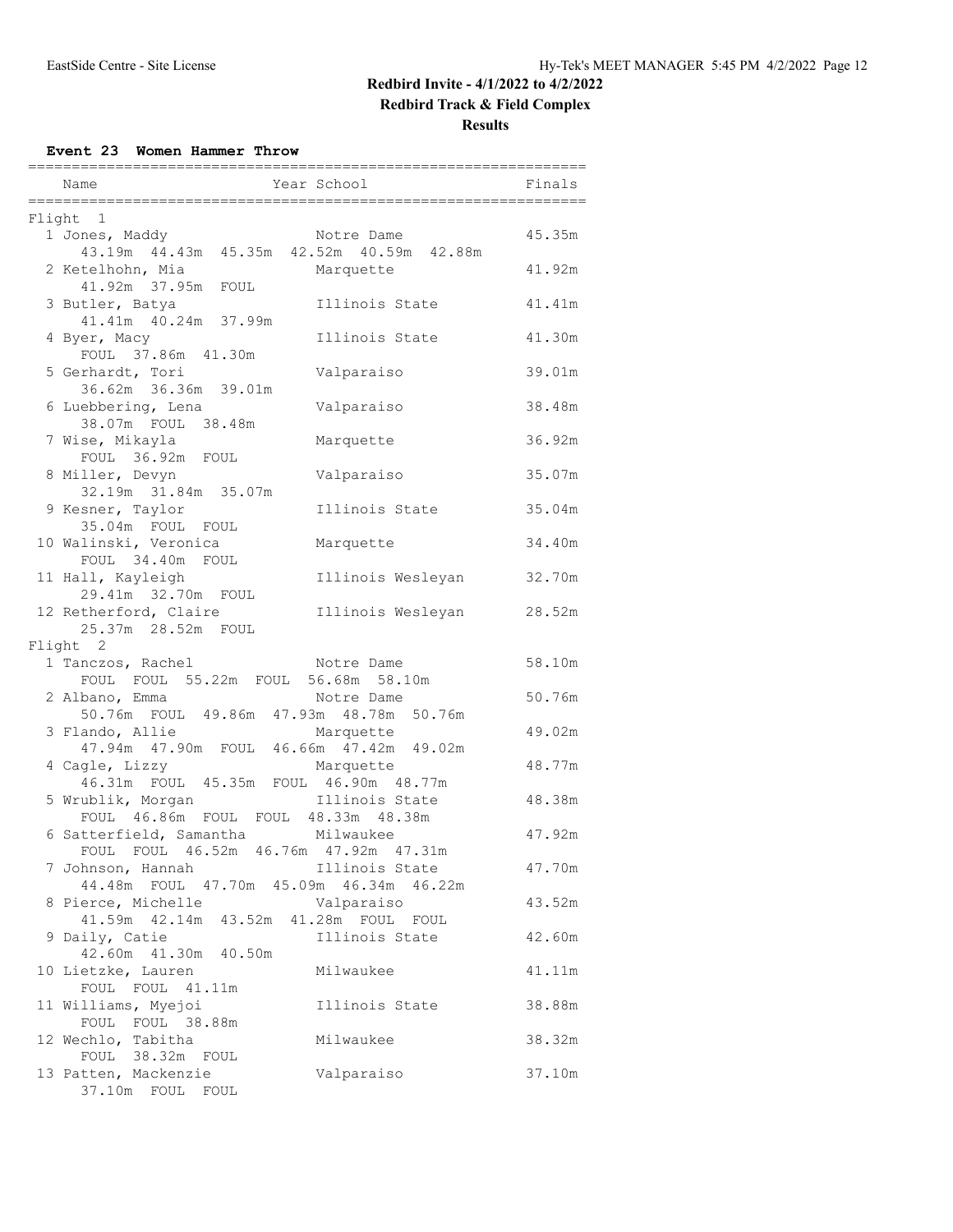## **Redbird Track & Field Complex**

**Results**

#### **Event 24 Men Hammer Throw**

| Name<br>====================                             | Year School                                            | Finals |
|----------------------------------------------------------|--------------------------------------------------------|--------|
| Flight 1                                                 |                                                        |        |
| 1 Johnson, Jeremiah<br>FOUL 44.20m 42.87m                | Valparaiso                                             | 44.20m |
| 2 Shields, Vince<br>FOUL 44.09m 43.28m                   | Illinois                                               | 44.09m |
| 3 Shields, Finnegan<br>41.42m  40.07m  41.84m            | Milwaukee                                              | 41.84m |
| 4 Hendershot, Hunter<br>37.02m 38.39m 41.25m             | Illinois                                               | 41.25m |
| 5 Irons, Joe<br>37.82m 39.26m 35.57m                     | Valparaiso                                             | 39.26m |
| 6 Ademovski, Luan                                        | Illinois Wesleyan                                      | 37.28m |
| 34.91m 37.28m<br>FOUL<br>7 Rinker, Will                  | Valparaiso                                             | 35.47m |
| 35.47m 33.24m<br>FOUL<br>8 Davis, Reid                   | Valparaiso                                             | 35.05m |
| 35.05m 34.69m 32.37m<br>9 Wagner, Matt                   | Illinois Wesleyan                                      | 33.52m |
| 31.70m 33.52m 32.59m<br>10 Palmer, Tommy                 | Valparaiso                                             | 23.06m |
| FOUL FOUL 23.06m<br>11 Klein, Josh                       | Illinois Wesleyan                                      | 19.72m |
| 18.87m 19.36m 19.72m<br>12 Niemann, Alexander            | Unattached                                             | 18.54m |
| 17.51m  18.54m  FOUL<br>Flight 2                         |                                                        |        |
| 1 Kusky, Blake                                           | Notre Dame                                             | 56.73m |
| 52.04m 56.73m                                            | 54.02m 56.00m 45.31m<br>53.09m                         |        |
| 2 Voudrie, Vinnie                                        | Marquette                                              | 56.27m |
| 51.17m 53.64m                                            | 50.57m 54.74m 56.27m FOUL                              |        |
| 3 Buchanan, Amiri                                        | Illinois State                                         | 56.13m |
| 54.38m  56.13m  53.76m<br>4 Keyes, Brian                 | FOUL FOUL FOUL<br>Illinois                             | 54.58m |
| 50.81m FOUL 54.58m FOUL FOUL FOUL                        |                                                        |        |
| 5 Jules, Gracien                                         | Milwaukee<br>52.03m 53.54m 52.60m 54.14m 53.08m 52.85m | 54.14m |
| 6 Matzek, Billy                                          | Illinois                                               | 53.34m |
| 49.80m 50.75m 48.68m FOUL 53.34m FOUL<br>7 Trafton, Alek | Valparaiso                                             | 52.37m |
| 52.12m 51.56m 52.37m 49.95m FOUL<br>8 Rogalski, Caleb    | 51.03m<br>Milwaukee                                    | 50.96m |
| 50.96m FOUL<br>FOUL<br>FOUL<br>9 Juszczak, Eddie         | FOUL<br>FOUL<br>Valparaiso                             | 49.88m |
| FOUL FOUL 47.63m 49.04m 49.88m 48.95m<br>10 Schmid, Josh | Illinois State                                         | 46.76m |
| 44.62m  46.76m<br>46.08m                                 | Illinois State                                         | 45.37m |
| 11 Taylor, Payton<br>44.98m FOUL<br>45.37m               |                                                        |        |
| 12 Boyer, Joe<br>44.37m FOUL<br>43.29m                   | Illinois State                                         | 44.37m |
| 13 Baskin, Trey<br>41.13m<br>FOUL<br>39.81m              | Marquette                                              | 41.13m |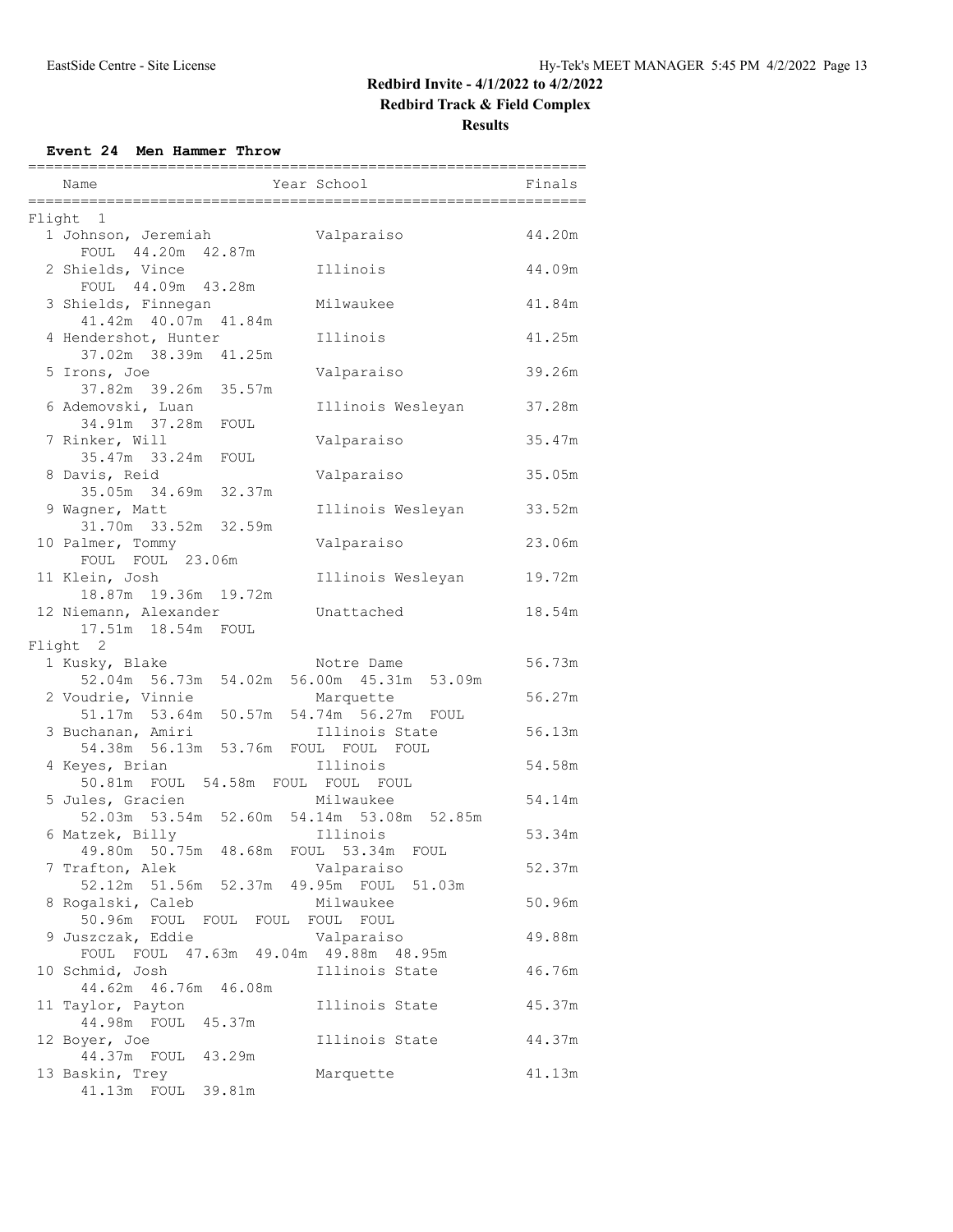## **Redbird Track & Field Complex**

#### **Results**

**Event 25 Women Discus Throw**

| ===============                                         |                   |        |
|---------------------------------------------------------|-------------------|--------|
| Year School<br>Name                                     |                   | Finals |
| Flight 1                                                |                   |        |
| 1 Hintz, Carolina                                       | Unat-Illinois     | 38.94m |
| 37.08m  31.22m  37.05m  38.94m  34.08m  38.48m          |                   |        |
| 2 Walinski, Veronica                                    | Marquette         | 36.35m |
| 36.33m 36.35m 31.31m 24.73m 32.91m FOUL                 |                   |        |
| 3 Kesner, Taylor                                        | Illinois State    | 35.89m |
| 35.89m FOUL FOUL                                        |                   |        |
| 4 Johnson, Hannah                                       | Illinois State    | 34.48m |
| 27.29m FOUL 34.48m                                      |                   |        |
| 5 Miller, Devyn<br>FOUL 33.82m 31.71m                   | Valparaiso        | 33.82m |
| 6 Satterfield, Samantha                                 | Milwaukee         | 32.63m |
| 31.14m 32.63m FOUL                                      |                   |        |
| 7 Luebbering, Lena                                      | Valparaiso        | 30.69m |
| 29.57m 30.69m FOUL                                      |                   |        |
| 8 Retherford, Claire                                    | Illinois Wesleyan | 28.42m |
| FOUL 23.66m 28.42m                                      |                   |        |
| 9 Gerhardt, Tori                                        | Valparaiso        | 26.51m |
| FOUL 26.51m FOUL                                        |                   |        |
| Flight 2                                                |                   |        |
| 1 Byer, Macy                                            | Illinois State    | 47.47m |
| FOUL 28.10m 44.65m FOUL 45.00m 47.47m                   |                   |        |
| 2 Daily, Catie                                          | Illinois State    | 44.22m |
| 44.22m 39.31m 40.47m FOUL FOUL 38.23m                   |                   |        |
| 3 Cagle, Lizzy<br>FOUL 38.78m 36.10m 35.27m FOUL 39.38m | Marquette         | 39.38m |
| 4 Williams, Myejoi                                      | Illinois State    | 38.80m |
| FOUL 29.88m 38.80m FOUL FOUL FOUL                       |                   |        |
| 5 Ketelhohn, Mia                                        | Marquette         | 37.82m |
| 36.90m 34.54m 35.21m 35.33m 37.82m 35.26m               |                   |        |
| 6 Lietzke, Lauren                                       | Milwaukee         | 37.56m |
| FOUL FOUL 36.96m 37.56m FOUL FOUL                       |                   |        |
| 7 Flando, Allie                                         | Marquette         | 37.48m |
| 32.90m 33.96m 35.96m 37.48m 34.31m 36.18m               |                   |        |
| 8 Butler, Batya                                         | Illinois State    | 35.28m |
| 35.28m FOUL FOUL                                        |                   |        |
| 9 Wrublik, Morgan                                       | Illinois State    | 33.32m |
| 22.50m 30.61m 33.32m                                    |                   |        |
| 10 Wise, Mikayla                                        | Marquette         | 28.35m |
| FOUL                                                    |                   |        |

#### **Event 26 Men Discus Throw**

| Name                 | Year School | Finals |
|----------------------|-------------|--------|
| Flight 1             |             |        |
| 1 Borman, Jake       | Unattached  | 42.54m |
| 33.16m 35.57m 42.54m |             |        |
| 2 Misky, Jack        | Milwaukee   | 40.05m |
| 40.05m FOUL FOUL     |             |        |
| 3 Johnson, Jeremiah  | Valparaiso  | 38.88m |
| 38.88m FOUL FOUL     |             |        |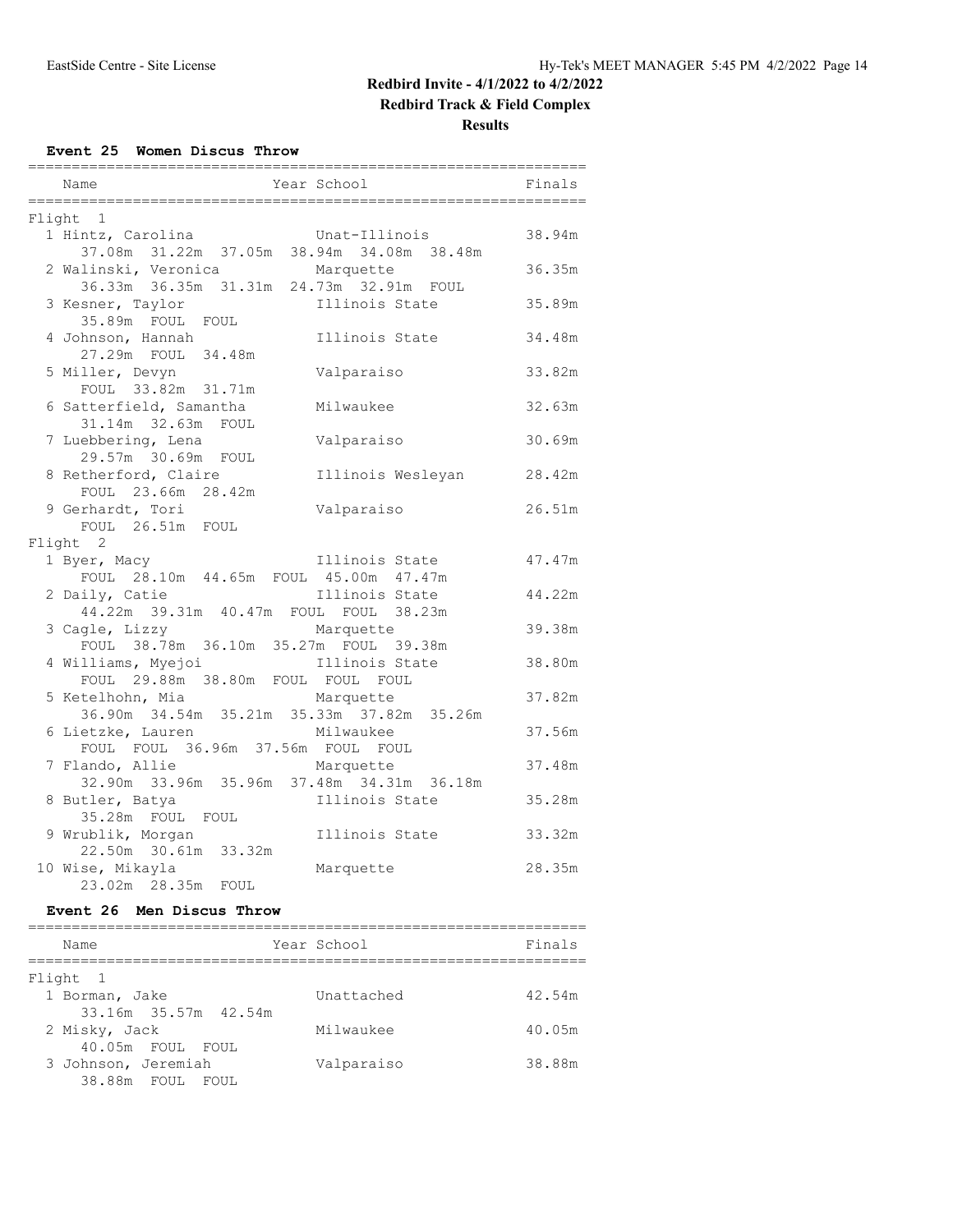## **....Event 26 Men Discus Throw**

| 4 Ademovski, Luan                                          | Illinois Wesleyan       | 38.16m |
|------------------------------------------------------------|-------------------------|--------|
| 29.88m 38.16m 35.83m                                       |                         |        |
| 5 Coffey, Jace<br>FOUL 38.04m FOUL                         | Unattached              | 38.04m |
| 6 Davis, Reid<br>FOUL 36.20m 34.02m                        | Valparaiso              | 36.20m |
| 7 Bye, Matthew                                             | Milwaukee               | 36.15m |
| 34.33m 36.15m FOUL                                         |                         |        |
| 8 Atias, Ariel                                             | Illinois State          | 35.85m |
| FOUL 35.85m FOUL<br>9 Bretall, Tony                        | Milwaukee               | 35.60m |
| 33.58m 29.88m 35.60m                                       |                         |        |
| 10 Irons, Joe                                              | Valparaiso              | 34.48m |
| 30.98m 34.48m 32.73m                                       |                         |        |
| 11 Miedema, Caleb                                          | Illinois State          | 34.46m |
| 29.63m 34.46m FOUL                                         |                         |        |
| 12 Rinker, Will                                            | Valparaiso              | 33.98m |
| 32.61m FOUL 33.98m                                         |                         |        |
| 13 Baskin, Trey                                            | Marquette               | 33.92m |
| 32.00m 33.92m 30.91m<br>14 Wagner, Matt                    | Illinois Wesleyan       | 32.99m |
| FOUL 32.83m 32.99m                                         |                         |        |
| 15 Elder, Jack                                             | Butler                  | 28.72m |
| FOUL 28.53m 28.72m                                         |                         |        |
| 16 Heller, Brady                                           | Marquette               | 25.86m |
| 21.70m 25.86m 24.04m                                       |                         |        |
| Flight 2                                                   |                         |        |
| 1 Calvin, Logan<br>50.39m FOUL 43.79m 45.31m 49.85m 50.73m | Illinois State          | 50.73m |
| 2 Keyes, Brian                                             | Illinois                | 50.28m |
| 45.86m  46.99m  50.28m  49.82m  FOUL  FOUL                 |                         |        |
| 3 Jules, Gracien                                           | Milwaukee               | 48.84m |
| 46.50m FOUL FOUL 48.84m 48.30m 45.33m                      |                         |        |
| 4 Sudduth, Tyler                                           | Illinois                | 48.68m |
| 46.31m FOUL FOUL 46.56m 48.68m FOUL                        |                         |        |
| 5 Boyer, Joe                                               | Illinois State          | 48.45m |
| 48.45m FOUL FOUL 47.58m 42.77m 44.84m<br>6 Buchanan, Amiri | Illinois State          | 47.81m |
| 45.01m  47.81m  FOUL  FOUL  46.46m  46.06m                 |                         |        |
| 7 Rogalski, Caleb                                          | Milwaukee               | 46.73m |
| 46.73m FOUL FOUL FOUL FOUL 43.38m                          |                         |        |
| 8 Voudrie, Vinnie                                          | Marquette               | 46.66m |
| FOUL 46.66m                                                | FOUL 43.81m FOUL 43.93m |        |
| 9 Taylor, Payton                                           | Illinois State          | 45.72m |
| 41.89m  44.26m  40.85m<br>FOUL                             | 45.72m  42.67m          |        |
| 10 Juszczak, Eddie                                         | Valparaiso              | 43.07m |
| FOUL 43.07m FOUL<br>11 Shields, Finnegan                   | Milwaukee               | 41.94m |
| 41.94m 41.33m<br>FOUL                                      |                         |        |
| 12 Schmid, Josh                                            | Illinois State          | 41.62m |
|                                                            |                         |        |
| 41.62m FOUL<br>40.60m                                      |                         |        |
| 13 Trafton, Alek                                           | Valparaiso              | 40.22m |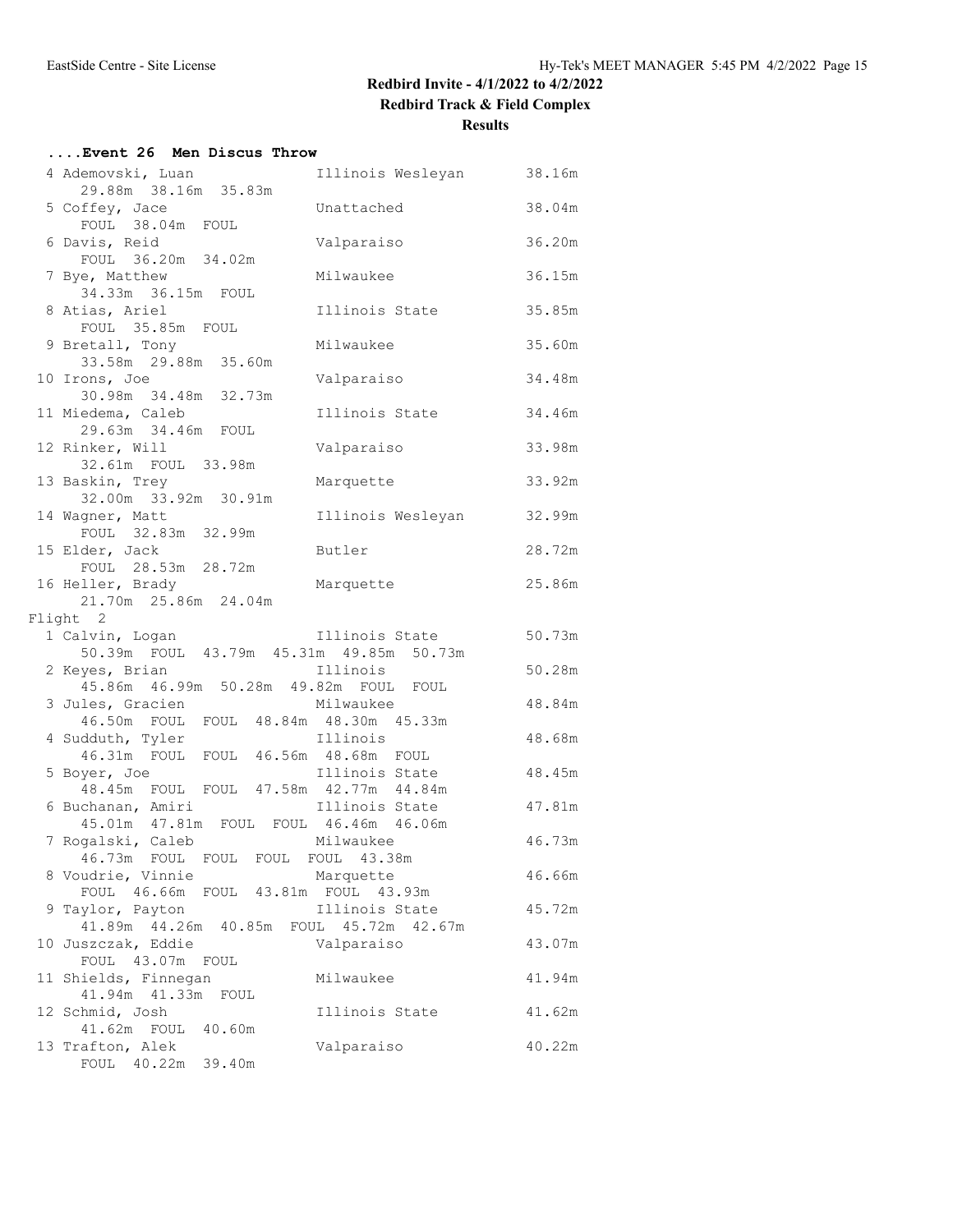## **Redbird Track & Field Complex**

**Results**

**Event 27 Women Shot Put**

| ===========<br>Name                                               | Year School                                 | Finals |
|-------------------------------------------------------------------|---------------------------------------------|--------|
| Flight 1                                                          |                                             |        |
| 1 Johnson, Hannah<br>10.90m  13.07m                               | Illinois State<br>12.65m PASS PASS PASS     | 13.07m |
| 2 Kesner, Taylor<br>11.12m  12.08m                                | Illinois State<br>12.45m 12.33m FOUL 12.64m | 12.64m |
| 3 Pierce, Michelle<br>10.16m<br>10.83m  11.16m                    | Valparaiso                                  | 11.16m |
| 4 Wise, Mikayla<br>10.70m  11.06m  FOUL                           | Marquette                                   | 11.06m |
| 5 Stingily, Fatima<br>FOUL 10.05m 11.00m                          | Northern Illinois                           | 11.00m |
| 6 LeHew, Zofia<br>9.80m 9.11m 10.30m                              | Illinois State                              | 10.30m |
| 7 Koontz, Kyra<br>FOUL 9.68m 9.85m                                | Bradley                                     | 9.85m  |
| 8 O'Flaherty, Caleigh<br>8.98m 7.65m 8.66m                        | Illinois State                              | 8.98m  |
| 9 Dalton, Kelsey<br>7.77m 7.67m 8.44m                             | Bradley                                     | 8.44m  |
| 10 Puseljic, Mila<br>7.67m 7.68m 7.26m                            | Marquette                                   | 7.68m  |
| Flight 2                                                          |                                             |        |
| 1 Williams, Myejoi<br>FOUL 12.02m FOUL 15.10m FOUL 15.02m         | Illinois State                              | 15.10m |
| 2 Butler, Batya<br>FOUL 13.94m 13.95m 14.50m 13.49m FOUL          | Illinois State                              | 14.50m |
| 3 Lietzke, Lauren<br>13.07m  12.90m  13.89m  14.00m  13.85m  FOUL | Milwaukee                                   | 14.00m |
| 4 Wechlo, Tabitha<br>FOUL FOUL 12.94m 12.50m 12.80m 12.74m        | Milwaukee                                   | 12.94m |
| 5 Flando, Allie<br>12.21m FOUL FOUL FOUL 12.24m 12.42m            | Marquette                                   | 12.42m |
| 6 Wrublik, Morgan<br>11.94m FOUL FOUL FOUL FOUL FOUL              | Illinois State                              | 11.94m |
| 7 Cagle, Lizzy<br>FOUL 11.93m 11.85m FOUL FOUL FOUL               | Marquette                                   | 11.93m |
| 8 Satterfield, Samantha<br>11.04m  11.78m  11.86m                 | Milwaukee                                   | 11.86m |
| 9 Wallace, Megan<br>11.18m 9.98m FOUL                             | Marquette                                   | 11.18m |

## **Event 28 Men Shot Put**

| Name                 | Year School                                | Finals |
|----------------------|--------------------------------------------|--------|
| Flight 1             |                                            |        |
| 1 Hendershot, Hunter | Illinois                                   | 15.54m |
|                      | FOUL 15.27m 15.54m FOUL 15.01m FOUL        |        |
| 2 Borman, Jake       | Unattached                                 | 15.47m |
|                      | 15.30m  14.46m  15.47m  14.55m  FOUL  FOUL |        |
| 3 Ademovski, Luan    | Illinois Wesleyan                          | 14.89m |
| FOUL 14.89m 13.20m   |                                            |        |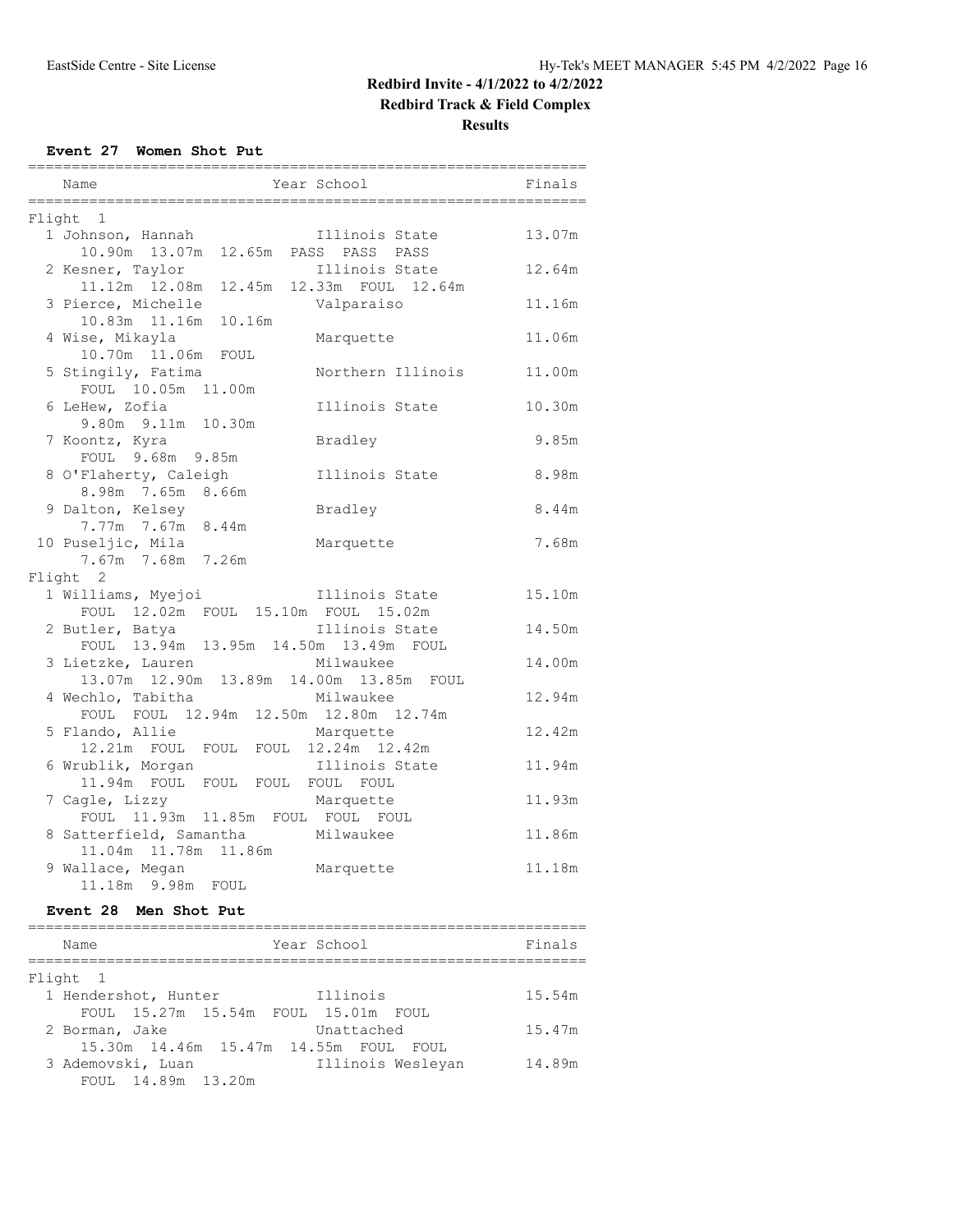#### **Results**

| Event 28 Men Shot Put                      |        |
|--------------------------------------------|--------|
| 4 Shields, Finnegan Milwaukee              | 14.78m |
| 14.44m FOUL 14.78m                         |        |
| Milwaukee<br>5 Bye, Matthew                | 12.42m |
| 11.96m  12.42m  12.08m                     |        |
| 6 Elder, Jack<br>Butler                    | 12.15m |
| 10.86m  12.15m  10.95m                     |        |
| Illinois Wesleyan 11.30m<br>7 Wagner, Matt |        |
| 11.08m FOUL 11.30m                         |        |
| 8 Rinker, Will<br>Valparaiso               | 10.35m |
| FOUL 9.83m 10.35m                          |        |
| Flight 2                                   |        |
| External Illinois<br>1 Sudduth, Tyler      | 18.78m |
| 17.41m 17.43m 18.78m FOUL FOUL FOUL        |        |
| 2 Jules, Gracien Milwaukee                 | 16.82m |
| 16.68m FOUL 16.82m FOUL FOUL FOUL          |        |
| 3 Boyer, Joe illinois State                | 16.56m |
| FOUL 16.25m 16.56m FOUL FOUL FOUL          |        |
| 4 Buchanan, Amiri (11111015 State)         | 16.39m |
| 15.61m  16.39m  FOUL  FOUL  15.30m  15.93m |        |
| 5 Matzek, Billy <b>East Ellinois</b>       | 16.27m |
| FOUL 15.61m 16.19m FOUL FOUL 16.27m        |        |
| 6 Shields, Vince<br>Illinois               | 16.19m |
| 15.79m  14.44m  16.19m  FOUL  FOUL  FOUL   |        |
| 7 Taylor, Payton<br>Illinois State         | 15.57m |
| 15.00m  14.83m  15.57m  FOUL  FOUL  15.52m |        |

#### **Event 29 Women Javelin Throw**

| Name                                                                                          | Year School – Santa Co   | Finals |
|-----------------------------------------------------------------------------------------------|--------------------------|--------|
| Flight 1                                                                                      |                          |        |
| 1 LeHew, Zofia                                                                                | Illinois State 41.18m    |        |
| 37.21m 41.18m 40.74m 34.90m 37.65m 40.45m                                                     |                          |        |
| 2 Mager, Grace<br>Marquette                                                                   | 35.54m                   |        |
| 33.48m FOUL 33.91m 35.54m FOUL FOUL                                                           |                          |        |
| 3 Ketelhohn, Mia Marquette 34.53m<br>29.31m 34.53m 32.18m 32.03m FOUL 32.26m                  |                          |        |
| 4 Griffith, Charity Ball State                                                                |                          | 29.16m |
| 29.16m FOUL 28.17m 22.92m 28.84m 28.58m                                                       |                          |        |
| 5 Jessup, Gracie illinois State 28.93m                                                        |                          |        |
| 20.01m 28.93m 27.85m 28.91m 28.93m 28.30m                                                     |                          |        |
| Milwaukee<br>6 Schuh, Jada                                                                    |                          | 28.30m |
| 27.39m   22.81m   28.20m   27.06m   26.82m   28.30m                                           |                          |        |
| 7 Busch, Olivia Milwaukee                                                                     |                          | 27.35m |
| FOUL 23.37m FOUL 24.17m FOUL 27.35m                                                           |                          |        |
| 8 Hall, Kayleigh Manuel Solis Wesleyan 25.56m<br>22.05m  25.56m  21.97m  21.94m  FOUL  21.30m |                          |        |
| 9 Stingily, Fatima Morthern Illinois 25.03m                                                   |                          |        |
| 22.87m  24.35m  25.03m  23.79m  21.42m  23.09m                                                |                          |        |
| Milwaukee<br>10 Volk, Kortnie                                                                 |                          | 22.83m |
|                                                                                               |                          |        |
| 11 Rogers, Jenelle Ball State                                                                 |                          | 21.93m |
| FOUL 21.93m FOUL                                                                              |                          |        |
| 12 Lang, Katelyn                                                                              | Illinois Wesleyan 17.20m |        |
| FOUL FOUL 17.20m                                                                              |                          |        |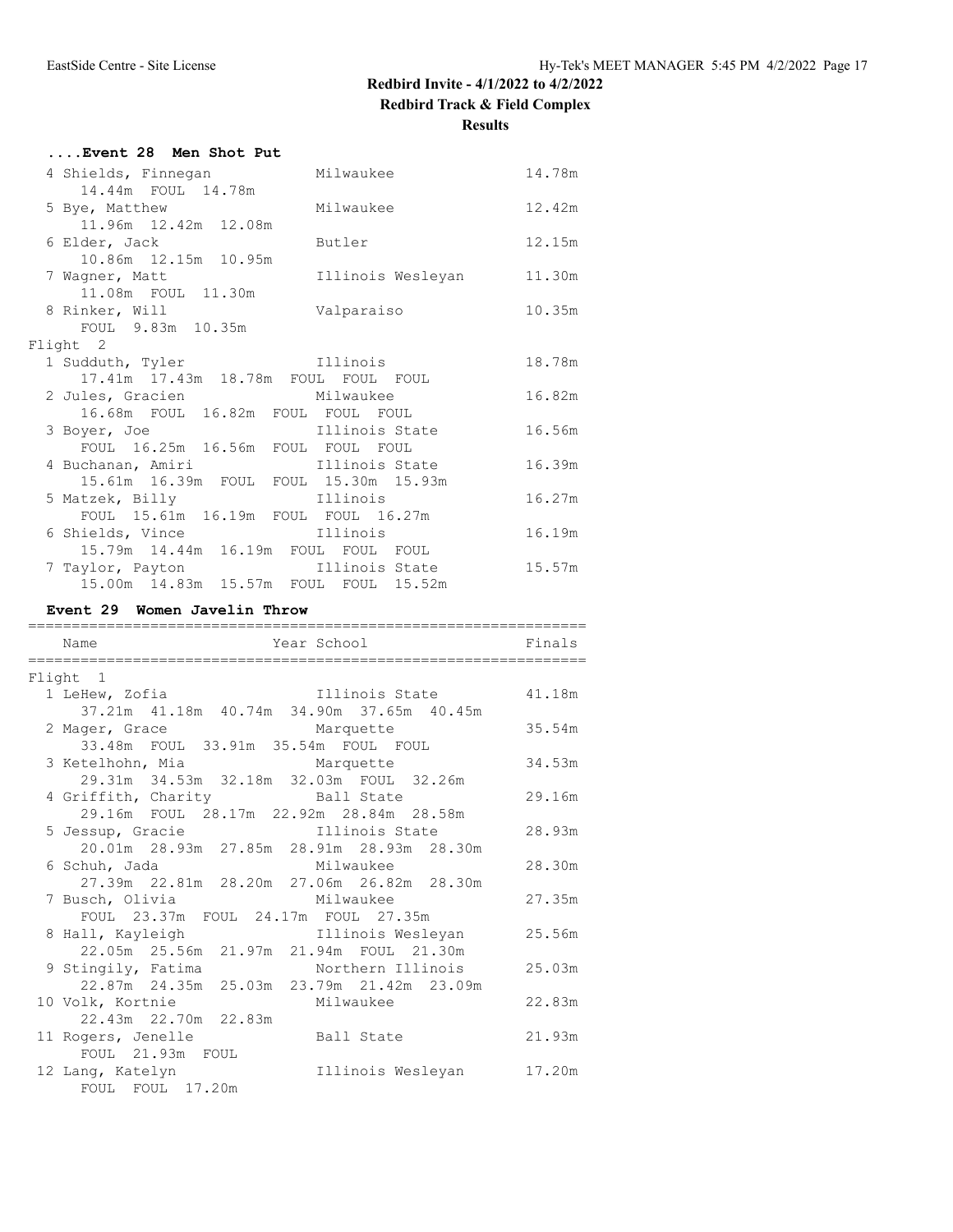#### **Results**

#### **....Event 29 Women Javelin Throw**

| 13 Block, Natalie    | Milwaukee         | 16.75m |
|----------------------|-------------------|--------|
| 15.83m 15.33m 16.75m |                   |        |
| 14 Gorski, Aubrie    | Milwaukee         | 16.30m |
| 14.58m 16.23m 16.30m |                   |        |
| 15 Wilson, Evie      | Illinois Wesleyan | 11.77m |
| FOUL FOUL 11.77m     |                   |        |

#### **Event 30 Men Javelin Throw**

| Year School<br>Name                                         | Finals |
|-------------------------------------------------------------|--------|
|                                                             |        |
| Illinois Wesleyan 56.67m<br>1 Paraday, Cole                 |        |
| 56.67m 55.69m FOUL FOUL PASS PASS                           |        |
| 2 Clevidence, Brett Milwaukee                               | 48.50m |
| 48.50m 48.29m 47.96m 48.14m 46.84m 37.49m                   |        |
| Valparaiso<br>3 Palmer, Tommy                               | 44.79m |
| 41.78m  44.53m  44.79m  FOUL  39.41m  FOUL                  |        |
| Milwaukee<br>4 Bye, Matthew                                 | 44.27m |
| 44.08m FOUL 44.27m 39.22m 44.07m 43.30m                     |        |
| 5 Bretall, Tony Milwaukee                                   | 42.67m |
| 42.10m FOUL 42.18m 38.39m 36.18m 42.67m                     |        |
| 6 Misky, Jack<br>Milwaukee                                  | 41.09m |
| 41.09m 40.59m FOUL FOUL FOUL PASS                           |        |
| 7 Knoblett, Chase [11111015 State                           | 37.97m |
| 37.97m 35.67m 36.26m 36.65m 36.82m 35.83m                   |        |
| 8 Ellenbecker, Charlie Milwaukee                            | 35.46m |
| FOUL FOUL 35.46m FOUL FOUL FOUL                             |        |
| 9 Klein, Josh                             Illinois Wesleyan | 29.07m |
| 18.94m  24.21m  25.03m  26.95m  29.07m  FOUL                |        |
| 10 Niemann, Alexander Chattached                            | 11.46m |
| 10.64m 11.46m FOUL                                          |        |
|                                                             |        |

#### **Event 31 Women High Jump**

| Name                                              |                | Year School and the School and the School and the School and the School and the School and the School |         |     |     |     | Finals |
|---------------------------------------------------|----------------|-------------------------------------------------------------------------------------------------------|---------|-----|-----|-----|--------|
|                                                   |                |                                                                                                       |         |     |     |     |        |
| 1 Smith, Kameesha                                 | Illinois State |                                                                                                       |         |     |     |     | 1.73m  |
| 1.00 1.40 1.45 1.50 1.55 1.60 1.65 1.70 1.73 1.76 |                |                                                                                                       |         |     |     |     |        |
| PPP<br>PPP PPP PPP PPP PPP 0 0                    |                |                                                                                                       |         |     | XO  | XXX |        |
| 2 Schmidt, Madison Motre Dame                     |                |                                                                                                       |         |     |     |     | 1.70m  |
| 1.00 1.40 1.45 1.50 1.55 1.60 1.65 1.70 1.73      |                |                                                                                                       |         |     |     |     |        |
| PPP PPP PPP PPP PPP 0 0 XO                        |                |                                                                                                       |         |     | XXX |     |        |
| 3 Mirkes, Lindsey Marquette                       |                |                                                                                                       |         |     |     |     | J1.70m |
| 1.00 1.40 1.45 1.50 1.55 1.60 1.65 1.70 1.73      |                |                                                                                                       |         |     |     |     |        |
| PPP PPP PPP PPP PPP O O XXO XXX                   |                |                                                                                                       |         |     |     |     |        |
| 3 Higgins, Kristin                                |                | Illinois                                                                                              |         |     |     |     | J1.70m |
| 1.00 1.40 1.45 1.50 1.55 1.60 1.65 1.70 1.73      |                |                                                                                                       |         |     |     |     |        |
| PPP PPP PPP PPP PPP O O XXO XXX                   |                |                                                                                                       |         |     |     |     |        |
| 3 Guerrero, Annie                                 | Milwaukee      |                                                                                                       |         |     |     |     | J1.70m |
| 1.00 1.40 1.45 1.50 1.55 1.60 1.65 1.70 1.73      |                |                                                                                                       |         |     |     |     |        |
| PPP PPP PPP PPP<br>PPP                            |                | $\overline{O}$                                                                                        | $\circ$ | XXO | XXX |     |        |
| 6 Klink, Kenzie Martinois State                   |                |                                                                                                       |         |     |     |     | J1.70m |
| 1.00 1.40 1.45 1.50 1.55 1.60 1.65 1.70 1.73      |                |                                                                                                       |         |     |     |     |        |
| PPP PPP PPP<br>PPP                                |                | O XO O XXO                                                                                            |         |     | XXX |     |        |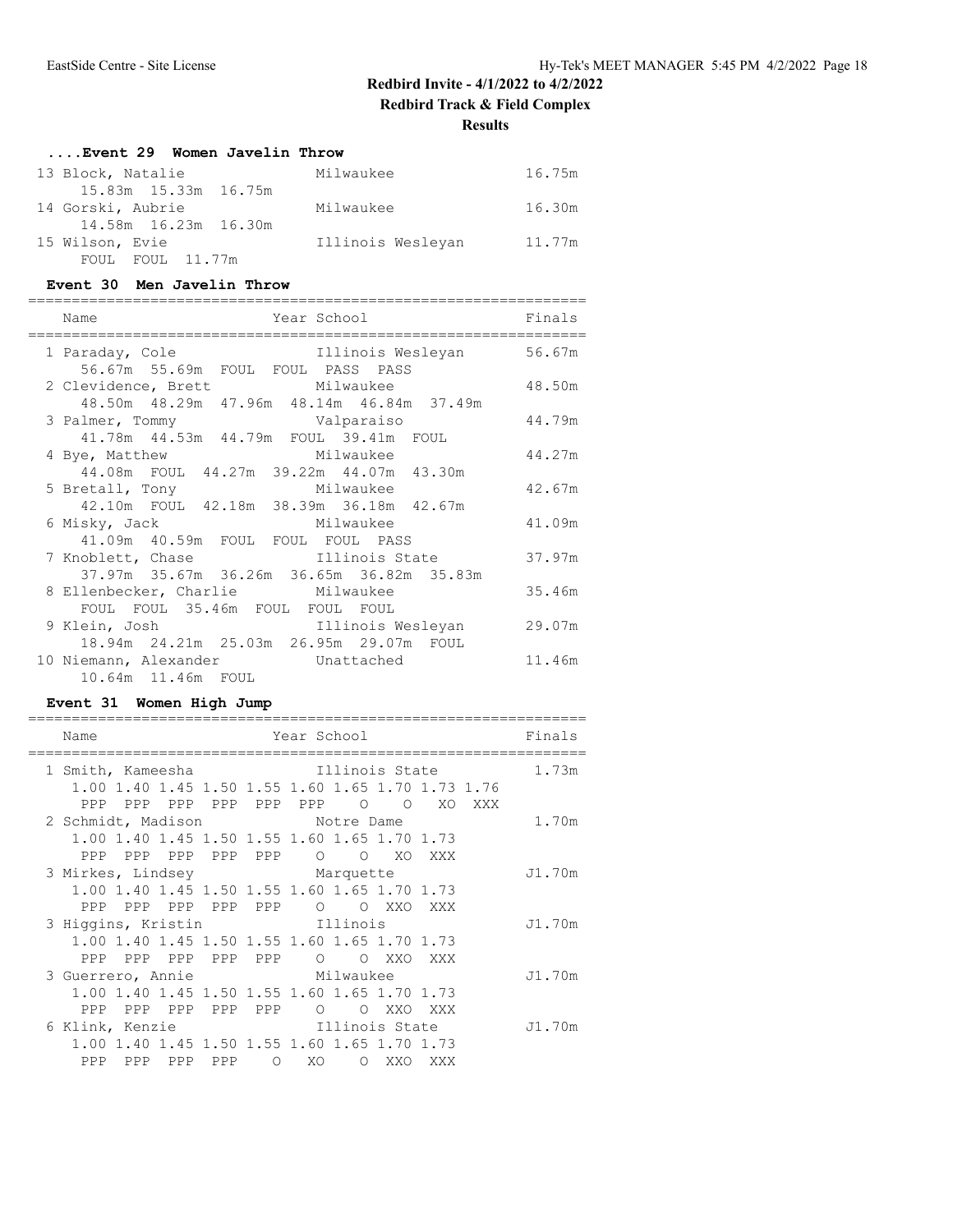**Redbird Track & Field Complex**

**Results**

| Event 31 Women High Jump      |  |                                                     |        |
|-------------------------------|--|-----------------------------------------------------|--------|
|                               |  | 7 Flight, Sarah Motre Dame                          | 1.65m  |
|                               |  | 1.00 1.40 1.45 1.50 1.55 1.60 1.65 1.70             |        |
|                               |  | PPP PPP PPP PPP 0 0 0 XXX                           |        |
|                               |  | 8 Tucker, Carly <b>East Election</b> Illinois State | J1.65m |
|                               |  | 1.00 1.40 1.45 1.50 1.55 1.60 1.65 1.70             |        |
|                               |  | PPP PPP PPP PPP 0 0 XO XXX                          |        |
|                               |  | 9 Bynum, Annika Marquette                           | 1.60m  |
|                               |  | 1.00 1.40 1.45 1.50 1.55 1.60 1.65                  |        |
| PPP PPP PPP PPP XO OXXX       |  |                                                     |        |
|                               |  | 10 Ludwig, Emma Marquette                           | 1.55m  |
| 1.00 1.40 1.45 1.50 1.55 1.60 |  |                                                     |        |
| PPP PPP PPP O XO XXX          |  |                                                     |        |
|                               |  | 10 Brady, Alaina Motre Dame                         | 1.55m  |
| 1.00 1.40 1.45 1.50 1.55 1.60 |  |                                                     |        |
| PPP PPP PPP 0 XO XXX          |  |                                                     |        |
|                               |  | 12 Vasek, Ella illinois State                       | J1.55m |
| 1.00 1.40 1.45 1.50 1.55 1.60 |  |                                                     |        |
| PPP PPP PPP XO XO XXX         |  |                                                     |        |
| 13 Gupta, Khushi              |  | 111inois                                            | 1.50m  |
| 1.00 1.40 1.45 1.50 1.55      |  |                                                     |        |
| PPP PPP PPP OXXX              |  |                                                     |        |
|                               |  | -- Millan, Claudia Marquette                        | ΝH     |
| 1.00 1.40 1.45 1.50           |  |                                                     |        |
| PPP PPP PPP XXX               |  |                                                     |        |

#### **Event 32 Men High Jump**

| Year School<br>Name                               |          |                          |  |                 |         |     | Finals |       |
|---------------------------------------------------|----------|--------------------------|--|-----------------|---------|-----|--------|-------|
| 1 Getz, Cameron                                   |          |                          |  | Illinois State  |         |     |        | 2.06m |
| 1.70 1.75 1.80 1.85 1.90 1.95 2.00 2.03 2.06 2.09 |          |                          |  |                 |         |     |        |       |
| PPP PPP 0 0 0                                     |          |                          |  | $\circ$ $\circ$ | $\circ$ | XO. | XXX    |       |
| 2 Baker, Harry                                    |          |                          |  | Marquette       |         |     |        | 2.03m |
| 1.70 1.75 1.80 1.85 1.90 1.95 2.00 2.03 2.06      |          |                          |  |                 |         |     |        |       |
| PPP PPP                                           | O PPP    | $\overline{\phantom{0}}$ |  | O XXO XXO       |         | XXX |        |       |
| 3 Herman, Drew                                    |          |                          |  | Butler          |         |     |        | 2.00m |
| 1.70 1.75 1.80 1.85 1.90 1.95 2.00 2.03           |          |                          |  |                 |         |     |        |       |
| PPP PPP PPP PPP                                   |          | $\Omega$                 |  | O XO            | XXX     |     |        |       |
| 4 McLaughlin, Bryant                              |          |                          |  | Milwaukee       |         |     |        | 1.85m |
| 1.70 1.75 1.80 1.85 1.90                          |          |                          |  |                 |         |     |        |       |
| PPP PPP PPP O XXX                                 |          |                          |  |                 |         |     |        |       |
| 4 Heller, Brady                                   |          |                          |  | Marquette       |         |     |        | 1.85m |
| 1.70 1.75 1.80 1.85 1.90                          |          |                          |  |                 |         |     |        |       |
| $\Omega$<br>∩<br>$\Omega$                         | $\Omega$ | <b>XXX</b>               |  |                 |         |     |        |       |
| -- Engstrom, David                                |          |                          |  | Valparaiso      |         |     |        | NΗ    |
| 1.70                                              |          |                          |  |                 |         |     |        |       |
| XXX                                               |          |                          |  |                 |         |     |        |       |

## **Event 33 Women Long Jump**

| Name                                                 | Year School       |       | Finals Wind |               |
|------------------------------------------------------|-------------------|-------|-------------|---------------|
| 1 Small, Katrina                                     | Northern Illinois |       | 549m        | NW T          |
| $5.30$ m (-0.0) $5.49$ m (-0.0) $5.47$ m (-0.0) FOUL |                   | FOUL. |             | $5.33m(-0.0)$ |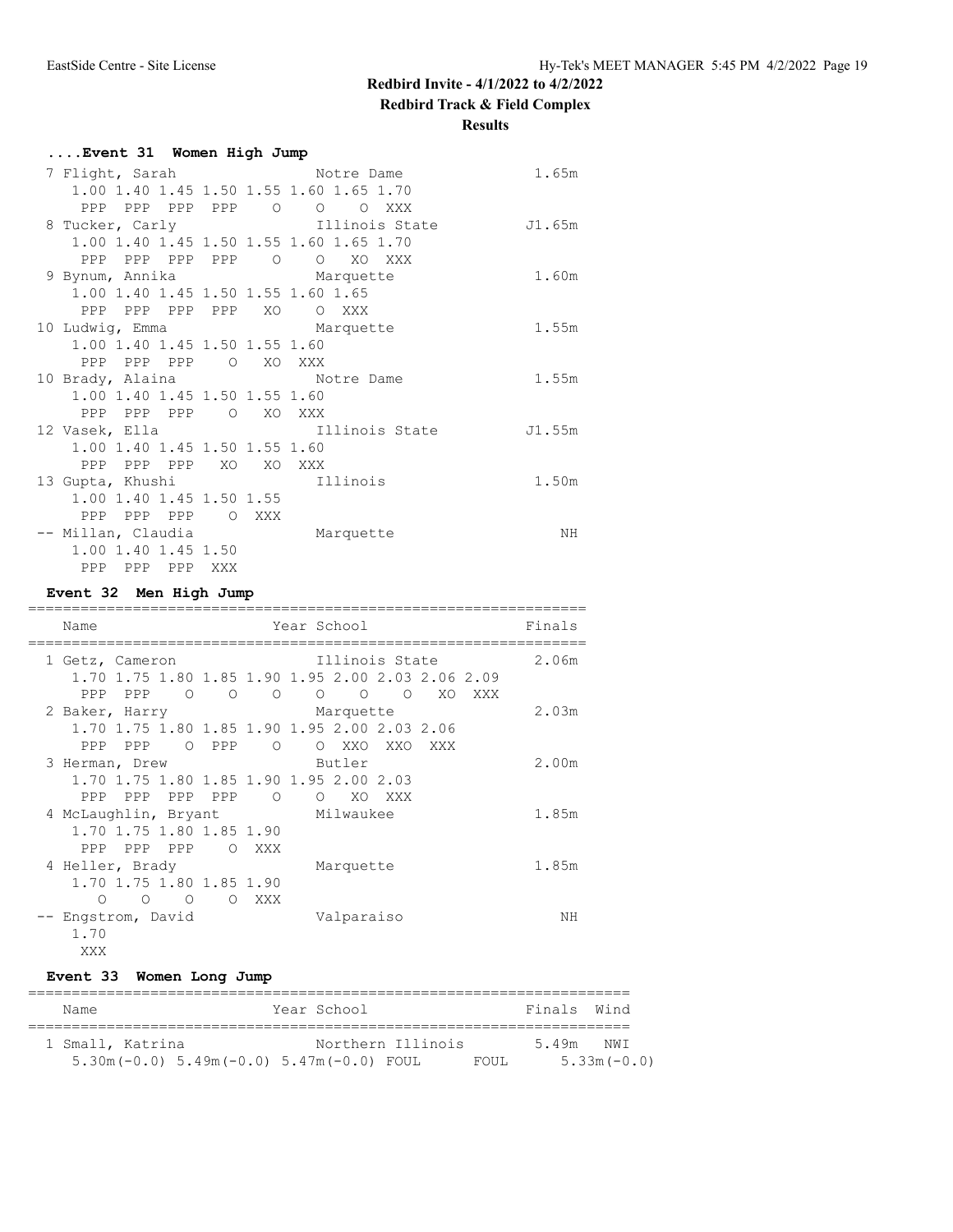### **Results**

## **....Event 33 Women Long Jump**

| 2 Fuller, Peter-Shae Bradley 5.46m (-0.0) 5.47m NWI<br>FOUL FOUL 5.46m (-0.0) 5.47m (-0.0) 5.46m (-0.0) FOUL                                                         |                                                                   |           | 5.47m NWI |     |
|----------------------------------------------------------------------------------------------------------------------------------------------------------------------|-------------------------------------------------------------------|-----------|-----------|-----|
|                                                                                                                                                                      |                                                                   |           |           |     |
|                                                                                                                                                                      |                                                                   |           |           |     |
| 3 Miller, Madison Marquette 5.36m NWI<br>5.08m (-0.0) 5.26m (-0.0) 4.85m (-0.0) FOUL 5.36m (-0.0) 5.11m (-0.0)                                                       |                                                                   |           |           |     |
| 4 Jeffery, Dymier Morthern Illinois 5.23m                                                                                                                            |                                                                   |           |           | NWI |
| FOUL $5.05m(-0.0) 5.23m(-0.0)$                                                                                                                                       |                                                                   |           |           |     |
| 5 Koch, Karmen                                                                                                                                                       | 5.07m NWI<br>4.94m NWI<br>4.83m NWI<br>Butler                     |           |           |     |
| $4.63m(-0.0) 5.07m(-0.0) 4.74m(-0.0)$                                                                                                                                |                                                                   |           |           |     |
| 6 Busch, Olivia Milwaukee                                                                                                                                            |                                                                   |           |           |     |
| FOUL $4.94m(-0.0) 4.91m(-0.0)$                                                                                                                                       |                                                                   |           |           |     |
| 7 Bradshaw, Aja                                                                                                                                                      | Marquette                                                         |           |           |     |
| FOUL $4.83m(-0.0)$ FOUL                                                                                                                                              |                                                                   |           |           |     |
| 8 Only, Kendal                                                                                                                                                       | Northern Illinois 4.80m                                           |           |           | NWI |
| FOUL $4.80m(-0.0)$ FOUL                                                                                                                                              |                                                                   |           |           |     |
| 9 Nzeakor, Valerie Marquette                                                                                                                                         |                                                                   |           | 4.79m     | NWI |
| FOUL FOUL $4.79m(-0.0)$                                                                                                                                              |                                                                   |           |           |     |
| 10 Schuh, Jada Milwaukee                                                                                                                                             |                                                                   | 4.75m NWI |           |     |
| $4.75m(-0.0)$ $4.70m(-0.0)$ $4.54m(-0.0)$                                                                                                                            |                                                                   |           |           |     |
| 11 Czirjak, Lucy Butler                                                                                                                                              |                                                                   | 4.65m NWI |           |     |
| $4.65m(-0.0)$ $4.60m(-0.0)$ $4.55m(-0.0)$                                                                                                                            |                                                                   |           |           |     |
| Flight 2                                                                                                                                                             |                                                                   |           |           |     |
| 1 Smith, Jazmyn                                                                                                                                                      | Northern Illinois 5.99m NWI                                       |           |           |     |
| $5.83m(-0.0)$ FOUL FOUL $5.75m(-0.0)$ FOUL $5.99m(-0.0)$                                                                                                             |                                                                   |           |           |     |
|                                                                                                                                                                      |                                                                   |           |           |     |
| 2 Parrella, Melissa Loyola (Ill.) 5.92m NWI<br>5.92m (-0.0) FOUL 5.58m (-0.0) 5.76m (-0.0) 5.72m (-0.0) 5.70m (-0.0)<br>3 Hamilton, Atleigh Illinois State 5.63m NWI |                                                                   |           |           |     |
|                                                                                                                                                                      |                                                                   |           |           |     |
| FOUL $5.63m(-0.0) 5.49m(-0.0) 5.29m(-0.0)$ FOUL $5.57m(-0.0)$                                                                                                        |                                                                   |           |           |     |
| 4 Coan, Rebecca Butler 5.51m NWI                                                                                                                                     |                                                                   |           |           |     |
| $5.46m(-0.0) 5.42m(-0.0) 5.51m(-0.0) PASS$ PASS PASS                                                                                                                 |                                                                   |           |           |     |
| 5 Riley, Diamond Morthern Illinois 5.43m NWI                                                                                                                         |                                                                   |           |           |     |
| FOUL $5.43m(-0.0) 5.37m(-0.0) 4.98m(-0.0) 5.24m(-0.0) 5.13m(-0.0)$                                                                                                   |                                                                   |           |           |     |
| 6 Wallace, Megan Marquette 5.38m NWI                                                                                                                                 |                                                                   |           |           |     |
| $5.33m(-0.0)$ $5.38m(-0.0)$ FOUL $5.08m(-0.0)$ $5.19m(-0.0)$ FOUL                                                                                                    |                                                                   |           |           |     |
| 7 Volk, Kortnie                                                                                                                                                      | Milwaukee                                                         |           |           |     |
| $5.24m(-0.0) 5.06m(-0.0) 5.11m(-0.0)$                                                                                                                                | Milwaukee 5.24m NWI<br>11m(-0.0) 5.24m NWI<br>Marquette 5.16m NWI |           |           |     |
| 8 Puseljic, Mila Mar<br>FOUL FOUL 5.16m(-0.0)                                                                                                                        |                                                                   |           |           |     |
|                                                                                                                                                                      |                                                                   |           |           |     |
| 9 Ramsey, Taylor                                                                                                                                                     | Northern Illinois 5.07m NWI                                       |           |           |     |
| $4.92m(-0.0) 5.07m(-0.0) 4.82m(-0.0)$                                                                                                                                |                                                                   |           |           |     |
| 10 Easter, Joan Ball State 4.98m NWI<br>FOUL FOUL 4.98m (-0.0)                                                                                                       |                                                                   |           |           |     |
|                                                                                                                                                                      |                                                                   |           |           |     |

#### **Event 34 Men Long Jump**

| Name                                                                                        | Year School |            |                | Finals Wind                                            |      |
|---------------------------------------------------------------------------------------------|-------------|------------|----------------|--------------------------------------------------------|------|
| Flight 1                                                                                    |             |            |                |                                                        |      |
| 1 Bitangalo, Darcis                                                                         |             |            | Illinois State | 6.87m NWI                                              |      |
| $6.35$ m (-0.0) $6.45$ m (-0.0) $6.63$ m (-0.0) FOUL (-0.0) $6.60$ m (-0.0) $6.87$ m (-0.0) |             |            |                |                                                        |      |
| 2 Samuels, Julian                                                                           |             | Unattached |                | 6.59m NWI                                              |      |
| $4.54$ m (NWI) $6.10$ m (NWI) $6.48$ m (-0.0) $6.44$ m (-0.0) $6.59$ m (NWI) FOUL (-0.0)    |             |            |                |                                                        |      |
| 3 Lesperance, Alex                                                                          |             | Marquette  |                | 6.54m NWI                                              |      |
| $4.76m(-0.0)$ FOUL                                                                          |             |            |                | FOUL $(-0.0)$ 6.29m (NWI) FOUL $(-0.0)$ 6.54m $(-0.0)$ |      |
| 4 Mortimer, Will                                                                            |             | Milwaukee  |                | 6.51m                                                  | NW I |
| $6.51m(-0.0)$ $6.34m(-0.0)$ FOUL $(-0.0)$ $6.14m(NWI)$ $6.15m(-0.0)$ $6.51m(-0.0)$          |             |            |                |                                                        |      |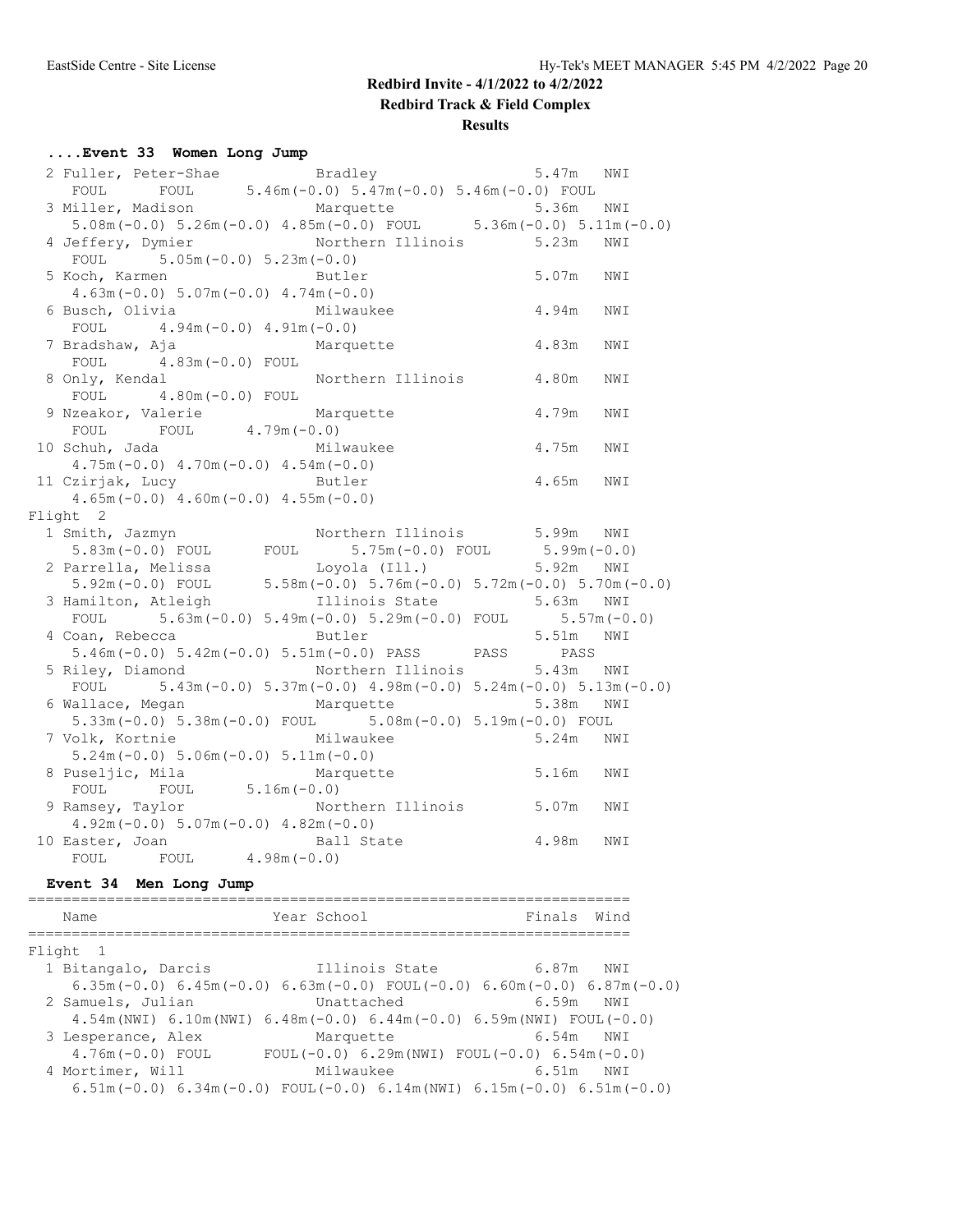## **....Event 34 Men Long Jump**

| 5 Gareis, Joey  | <b>Example 2018</b> Butler                                                            |            | J6.51m NWI |  |
|-----------------|---------------------------------------------------------------------------------------|------------|------------|--|
|                 | $5.95m(-0.0)$ FOUL $(-0.0)$ 6.15m $(-0.0)$ FOUL $(-0.0)$ 6.43m $(-0.0)$ 6.51m(NWI)    |            |            |  |
|                 | 6 Nesbitt, Samora               Unattached                                            |            | 6.15m NWI  |  |
|                 | $5.93m(NW1)$ 6.15m (-0.0) FOUL (-0.0) PASS (-0.0) PASS (-0.0) PASS (-0.0)             |            |            |  |
|                 | 7 Szczepaniec, Kevin            Loyola (Ill.)                6.14m   NWI              |            |            |  |
|                 | $5.85m(-0.0)$ 6.11m (NWI) 5.90m (NWI) 6.14m (-0.0) 6.07m (NWI) 5.96m (-0.0)           |            |            |  |
| 8 Ward, Cade    |                                                                                       | Unattached | 5.61m NWI  |  |
|                 | FOUL $(-0.0)$ FOUL $(-0.0)$ 5.61m (NWI) 5.51m (NWI) FOUL 5.46m (NWI)                  |            |            |  |
| 9 Bretall, Tony | Milwaukee 5.52m NWI                                                                   |            |            |  |
|                 | PASS $(-0.0)$ 5.46m $(-0.0)$ 5.19m (NWI) 5.52m $(-0.0)$ 5.44m $(-0.0)$ 5.42m $(-0.0)$ |            |            |  |

## **Event 35 Women Triple Jump**

| Name                                                                                                               | Year School | Finals Wind                                                                                                                                                                                                                          |  |
|--------------------------------------------------------------------------------------------------------------------|-------------|--------------------------------------------------------------------------------------------------------------------------------------------------------------------------------------------------------------------------------------|--|
| =================================                                                                                  |             | :======================                                                                                                                                                                                                              |  |
|                                                                                                                    |             |                                                                                                                                                                                                                                      |  |
|                                                                                                                    |             |                                                                                                                                                                                                                                      |  |
| 2 Taets, Danielle 11.64m NWI 37 NWI 37 11.64m NWI                                                                  |             |                                                                                                                                                                                                                                      |  |
| FOUL 11.51m (-0.0) FOUL 11.64m (-0.0) 11.40m (-0.0) FOUL                                                           |             |                                                                                                                                                                                                                                      |  |
| 3 Pilate, Morgan Milwaukee Mussell 11.58m NWI                                                                      |             |                                                                                                                                                                                                                                      |  |
| FOUL 11.32m (-0.0) FOUL 10.15m (-0.0) 11.00m (-0.0) 11.58m (-0.0)                                                  |             |                                                                                                                                                                                                                                      |  |
| 4 Evans, Molly 6 Marquette 11.39m NWI                                                                              |             |                                                                                                                                                                                                                                      |  |
| 11.39m(-0.0) FOUL $10.95m(-0.0)$ 11.12m(-0.0) 11.39m(-0.0) FOUL                                                    |             |                                                                                                                                                                                                                                      |  |
| 5 Saunders, Madison 111inois State 511.39m NWI                                                                     |             |                                                                                                                                                                                                                                      |  |
| FOUL FOUL $11.39m(-0.0) 11.37m(-0.0)$ FOUL $11.37m(-0.0)$                                                          |             |                                                                                                                                                                                                                                      |  |
| 6 Busch, Olivia $\text{Milwaukee}$ 11.02m NWI<br>FOUL 11.02m (-0.0) 10.78m (-0.0) FOUL 10.82m (-0.0) 10.92m (-0.0) |             |                                                                                                                                                                                                                                      |  |
|                                                                                                                    |             |                                                                                                                                                                                                                                      |  |
| 7 Hopp, Kaylee Marquette 10.97m NWI                                                                                |             |                                                                                                                                                                                                                                      |  |
| $10.76m(-0.0)$ $10.93m(-0.0)$ $10.87m(-0.0)$ $10.64m(-0.0)$ FOUL $10.97m(-0.0)$                                    |             |                                                                                                                                                                                                                                      |  |
| 8 Czirjak, Lucy butler 8.96m NWI                                                                                   |             |                                                                                                                                                                                                                                      |  |
| FOUL 9.96m (-0.0) FOUL FOUL FOUL FOUL FOUL                                                                         |             |                                                                                                                                                                                                                                      |  |
| -- Manko, Allison and Illinois and FOUL                                                                            |             |                                                                                                                                                                                                                                      |  |
| FOUL FOUL FOUL                                                                                                     |             |                                                                                                                                                                                                                                      |  |
| -- Wagner, Devin Milwaukee                                                                                         |             | <b>EXECUTE SECUTE SECURE SECURE SECURE SECURE SECURE SECURE SECURE SECURE SECURE SECURE SECURE SECURE SECURE SECURE SECURE SECURE SECURE SECURE SECURE SECURE SECURE SECURE SECURE SECURE SECURE SECURE SECURE SECURE SECURE SEC</b> |  |
| FOUL FOUL FOUL                                                                                                     |             |                                                                                                                                                                                                                                      |  |
| -- Gorski, Aubrie Milwaukee                                                                                        |             | <b>EXECUTE:</b>                                                                                                                                                                                                                      |  |
| FOUL FOUL FOUL                                                                                                     |             |                                                                                                                                                                                                                                      |  |
| -- Udaku, Chieme Milwaukee                                                                                         |             | <b>EQUIT</b>                                                                                                                                                                                                                         |  |
| FOUL FOUL FOUL                                                                                                     |             |                                                                                                                                                                                                                                      |  |

## **Event 36 Men Triple Jump**

| Name                                                                            | Year School        |      | Finals Wind    |                                       |
|---------------------------------------------------------------------------------|--------------------|------|----------------|---------------------------------------|
| 1 Iwuaqwu, Obi                                                                  | Milwaukee          |      | 14.50m         | NWI                                   |
| FOUL 14.50m (-0.0) FOUL<br>2 Nesbitt, Samora                                    | FOUL<br>Unattached | FOUL | FOUL<br>14.49m | NWI                                   |
| $13.42$ m $(-0.0)$ 13.62m $(-0.0)$ FOUL                                         |                    | FOUL |                | $14.49$ m $(-0.0)$ $14.29$ m $(-0.0)$ |
| 3 Marshall, Reed                                                                | Illinois           |      | 14.35m         | NWI                                   |
| $13.97m(-0.0)$ $14.12m(-0.0)$ $14.27m(-0.0)$ $14.14m(-0.0)$ FOUL $14.35m(-0.0)$ |                    |      |                |                                       |
| 4 Williams, Elijah                                                              | Illinois State     |      | 14.32m         | NW I                                  |
| $13.94m(-0.0)$ FOUL                                                             | 14.24m(-0.0) PASS  |      |                | $14.28$ m (-0.0) $14.32$ m (-0.0)     |
| 5 Ross, Khalil                                                                  | Illinois State     |      | 14.06m         | NWI                                   |
| $13.84$ m $(-0.0)$ $14.06$ m $(-0.0)$ FOUL $14.01$ m $(-0.0)$ FOUL              |                    |      |                | FOUL                                  |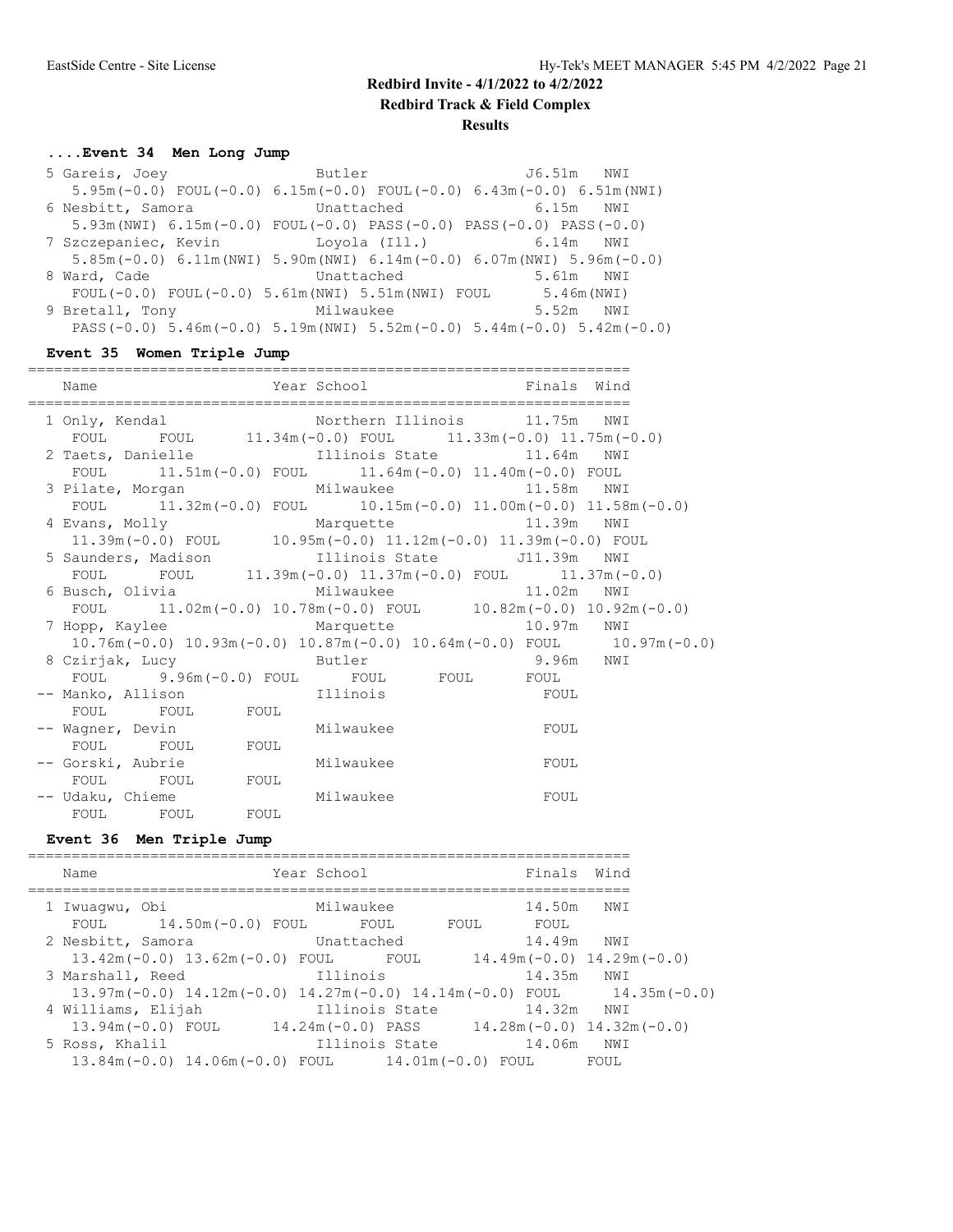## **....Event 36 Men Triple Jump**

| 6 Osunkwo, Jefferson Marquette             |                                                                                 | 13.76m NWI                                                                                |
|--------------------------------------------|---------------------------------------------------------------------------------|-------------------------------------------------------------------------------------------|
|                                            |                                                                                 | $12.45m(-0.0)$ $13.14m(-0.0)$ $13.55m(-0.0)$ $13.41m(-0.0)$ $13.25m(-0.0)$ $13.76m(-0.0)$ |
| 7 Szczepaniec, Kevin         Loyola (Ill.) |                                                                                 | 13.62m NWI                                                                                |
|                                            | $13.58m(-0.0)$ $13.62m(-0.0)$ FOUL FOUL FOUL 13.52m(-0.0)                       |                                                                                           |
| 8 McLaughlin, Bryant Milwaukee             |                                                                                 | 12.66m NWI                                                                                |
|                                            | $12.55m(-0.0)$ $12.66m(-0.0)$ $12.31m(-0.0)$ $12.37m(-0.0)$ $12.08m(-0.0)$ PASS |                                                                                           |

#### **Event 37 Women Pole Vault**

| Name                                                         | Year School    | Finals |
|--------------------------------------------------------------|----------------|--------|
| 1 Thomas, Tori<br>3.70 3.85 4.00 4.15 4.21<br>XO O XO XO XXX | Illinois       | 4.15m  |
| 2 Roberts, Windsor<br>3.55 3.70 3.85<br>O O XXX              | Illinois State | 3.70m  |
| 2 Watson, Kate<br>3.70 3.85<br>O XXX                         | Milwaukee      | 3.70m  |
| 4 Rothas, Kelsey<br>3.55 3.70 3.85<br>O XXO XXX              | Illinois       | J3.70m |
| 5 Streepy, Jess<br>3.40 3.55 3.70<br>O O XXX                 | Illinois       | 3.55m  |
| 6 Wright, Maddie<br>3.40 3.55 3.70<br>XO XO XXX              | Illinois State | J3.55m |
| 7 Cranston, Alexandra<br>3.40 3.55 3.70<br>O XXO XXX         | Illinois State | J3.55m |
| 8 Chlumsky, Alexandra<br>3.25 3.40 3.55<br>O O XXX           | Notre Dame     | 3.40m  |
| 9 Held, Josie<br>3.40 3.55<br>XO XXX                         | Illinois       | J3.40m |
| 10 Huebner, Kaitlyn<br>3.25 3.40 3.55<br>XO XXO XXX          | Marquette      | J3.40m |
| 11 Abdellatif, Noor<br>$3.25$ $3.40$<br>O XXX                | Illinois       | 3.25m  |
| -- Trillo, Carmen<br>3.40<br>XXX                             | Unattached     | ΝH     |
| -- Seraphine, Rachel<br>3.40<br>XXX                          | Marquette      | NH     |
| -- Jones, Noelle<br>3.25<br>XXX                              | Illinois       | NH     |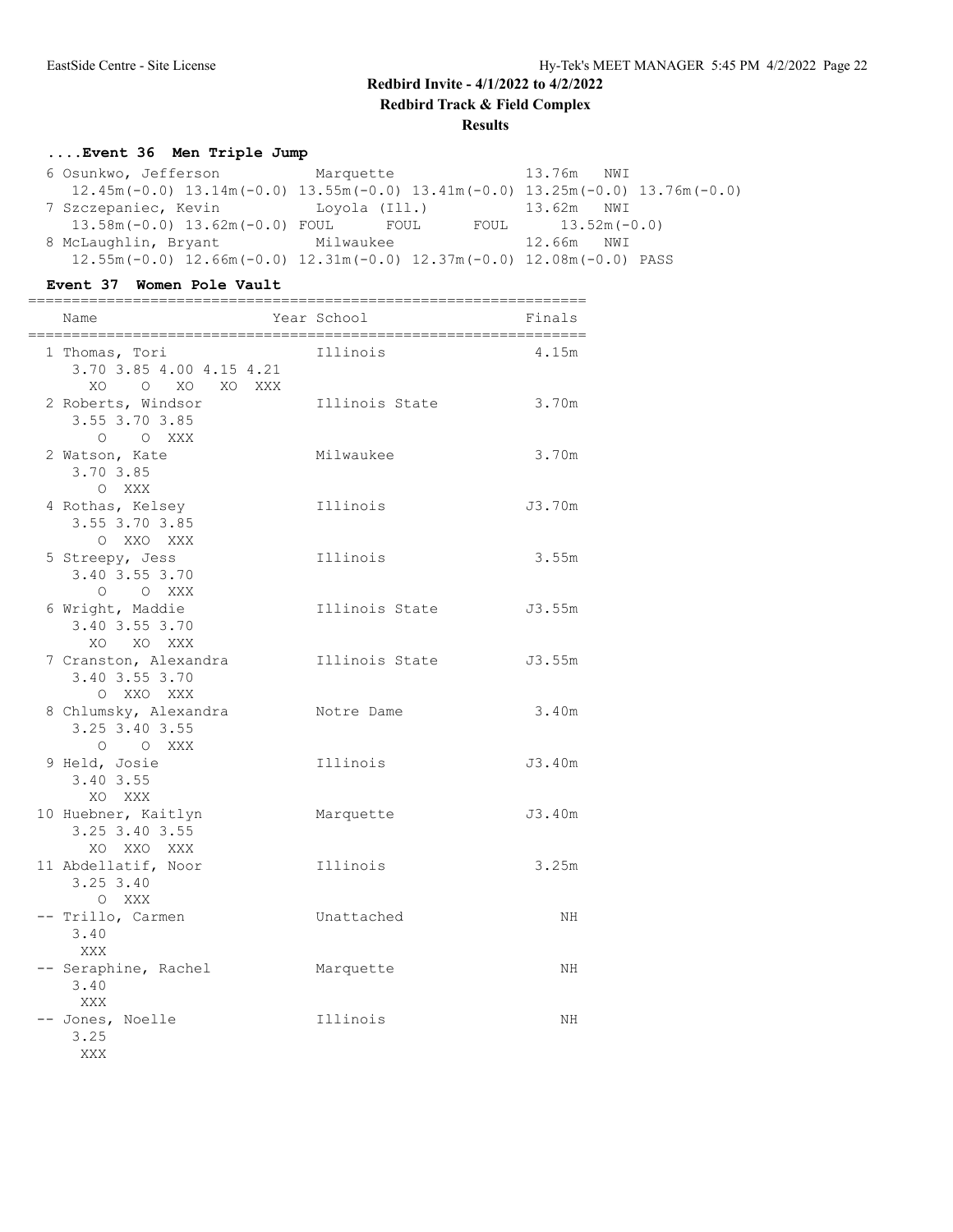#### **Results**

## **....Event 37 Women Pole Vault**

| -- Livigni, Jessica  | Illinois State | NH |
|----------------------|----------------|----|
| 3.25                 |                |    |
| XXX                  |                |    |
| -- Buechler, Brielle | Marquette      | NΗ |
| 3.40                 |                |    |
| XXX                  |                |    |
| -- Austin, Amni      | Illinois State | NΗ |
| 3.55                 |                |    |
| XXX                  |                |    |

#### **Event 38 Men Pole Vault**

| Name<br>_____________________________                      | Year School<br>__________________________________ | Finals |
|------------------------------------------------------------|---------------------------------------------------|--------|
| 1 Ashenbremer, Ryan<br>4.90 5.00 5.11 5.21<br>O P O XXX    | Illinois State                                    | 5.11m  |
| 2 Blachowski, Nolan<br>4.60 4.75 4.90 5.00<br>XXO O XO XXX | Notre Dame                                        | 4.90m  |
| 3 Kao, Collin<br>4.60 4.75 4.90<br>O XO XXX                | Illinois                                          | 4.75m  |
| 4 Bartelsen, Evan<br>4.30 4.45 4.60 4.75<br>XXO XO O XXX   | Milwaukee                                         | 4.60m  |
| 5 Malatlian, Tristan<br>4.60 4.75<br>XO XXX                | Valparaiso                                        | J4.60m |
| 6 Undesser, Richard<br>4.45 4.60 4.75<br>XXO XO XXX        | Unattached                                        | J4.60m |
| 7 Peschke, Sam<br>4.60 4.75<br>XXO XXX                     | Illinois State                                    | J4.60m |
| 8 Signorelli, Paul<br>4.30 4.45 4.60 4.75<br>O XO XXO XXX  | Butler                                            | J4.60m |
| 9 Howard, Loyal<br>4.30 4.45<br>O XXX                      | Unattached                                        | 4.30m  |
| -- Sieloff, Dylan<br>4.30<br>XXX                           | Milwaukee                                         | NH     |
| -- Pickard, Evan<br>4.30<br>XXX                            | Illinois State                                    | ΝH     |
| -- Schweitzer, Max<br>4.75<br>XXX                          | Illinois State                                    | NH     |
| -- Browne, Jack<br>4.30<br>XXX                             | Milwaukee                                         | NH     |